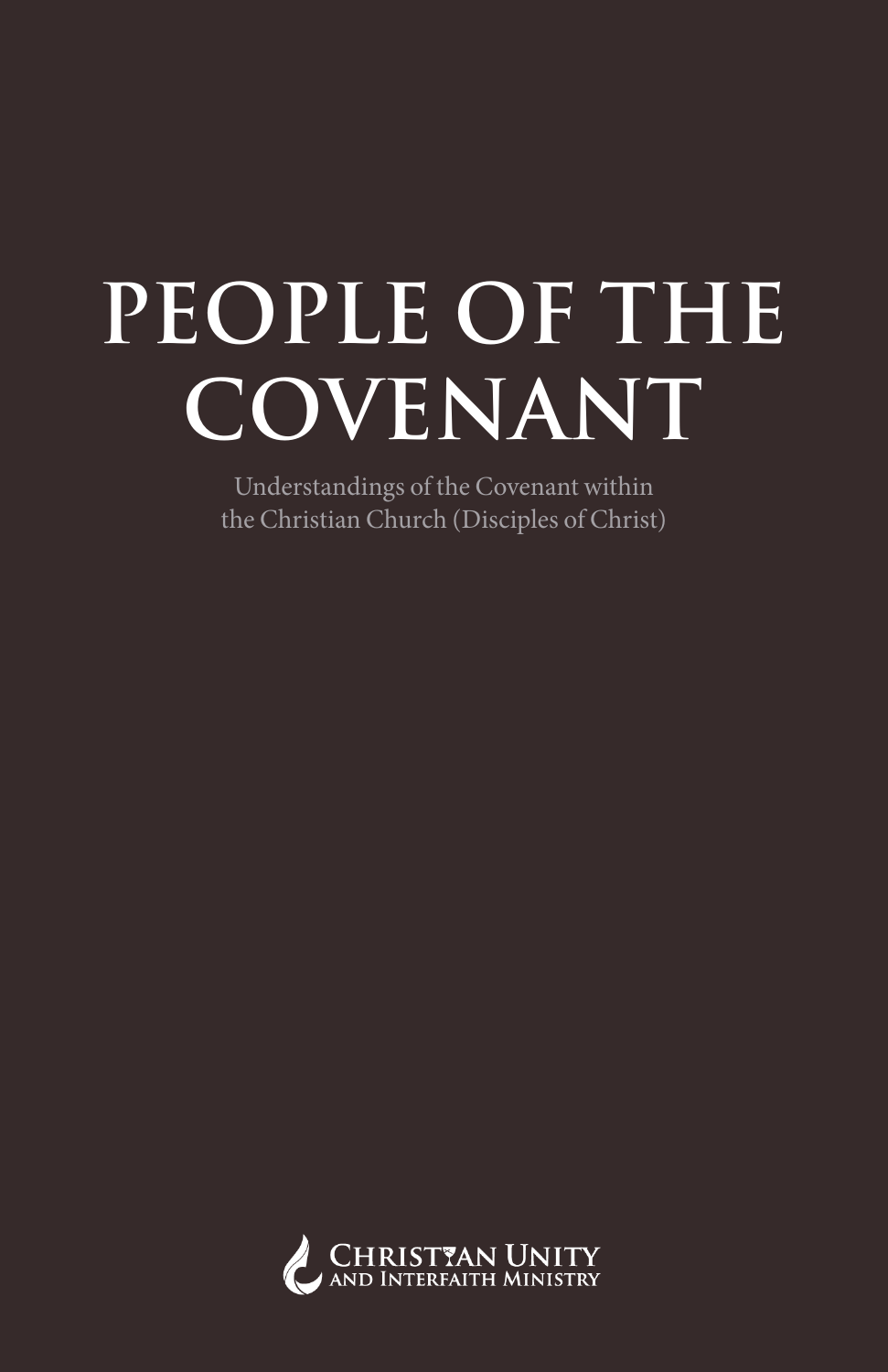

(CC) 2022 Christian Unity and Interfaith Ministry

This work is licensed under a Creative Commons Attribution-NonCommercial-NoDerivatives 4.0 International (CC BY-NC-ND 4.0) License. You are free to share a copy and redistribute the material in any medium or format. However, you should not modify, transform or build upon the contents without the written permission of the publisher.

Printed in the United States of America

Christian Unity and Interfaith Ministry Christian Church (Disciples of Christ) in the United States and Canada PO Box 1986 Indianapolis, IN 46206

www.disciplescuim.org

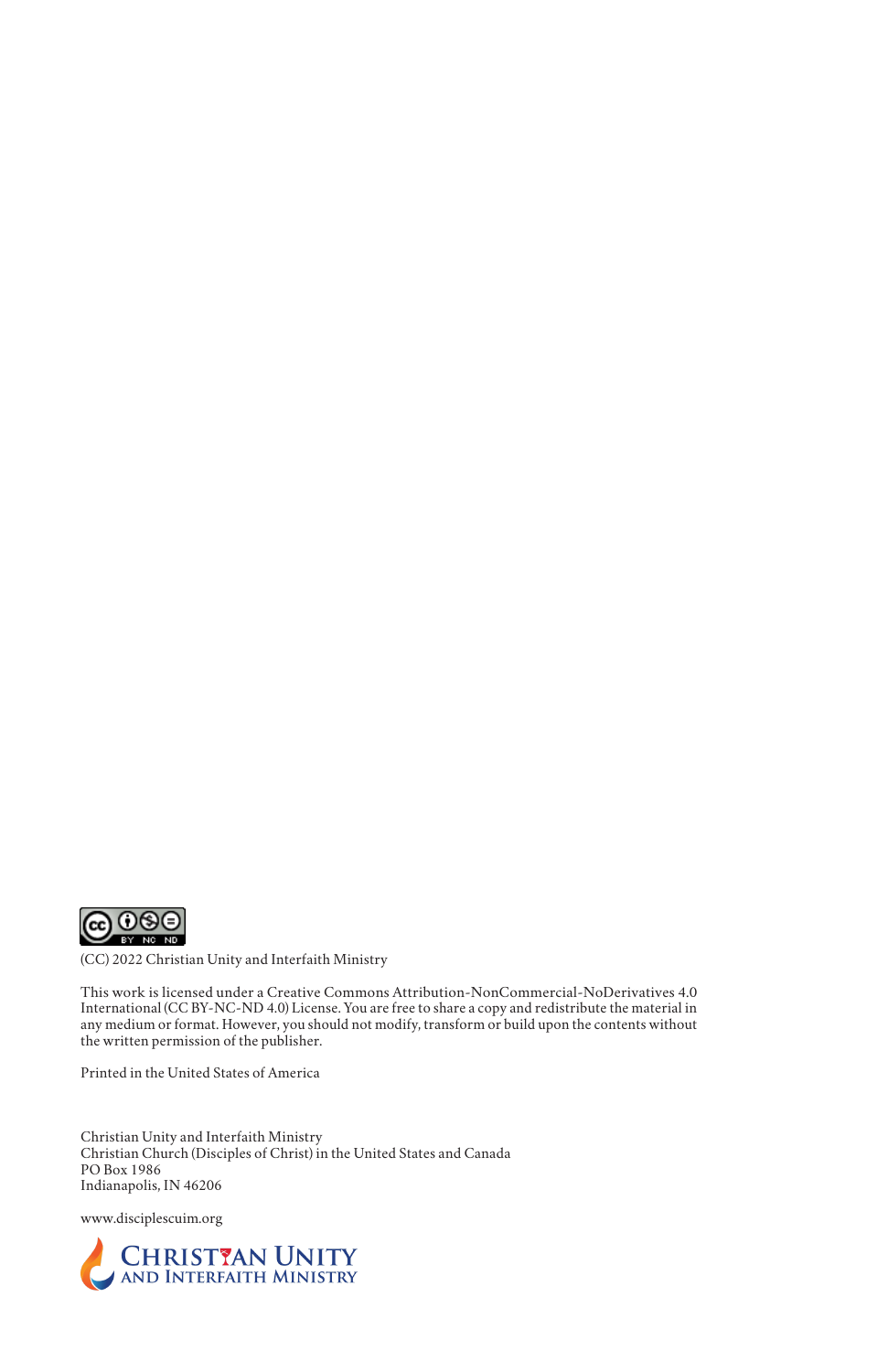People of the Covenant: Understandings of the Covenant within the Christian Church (Disciples of Christ)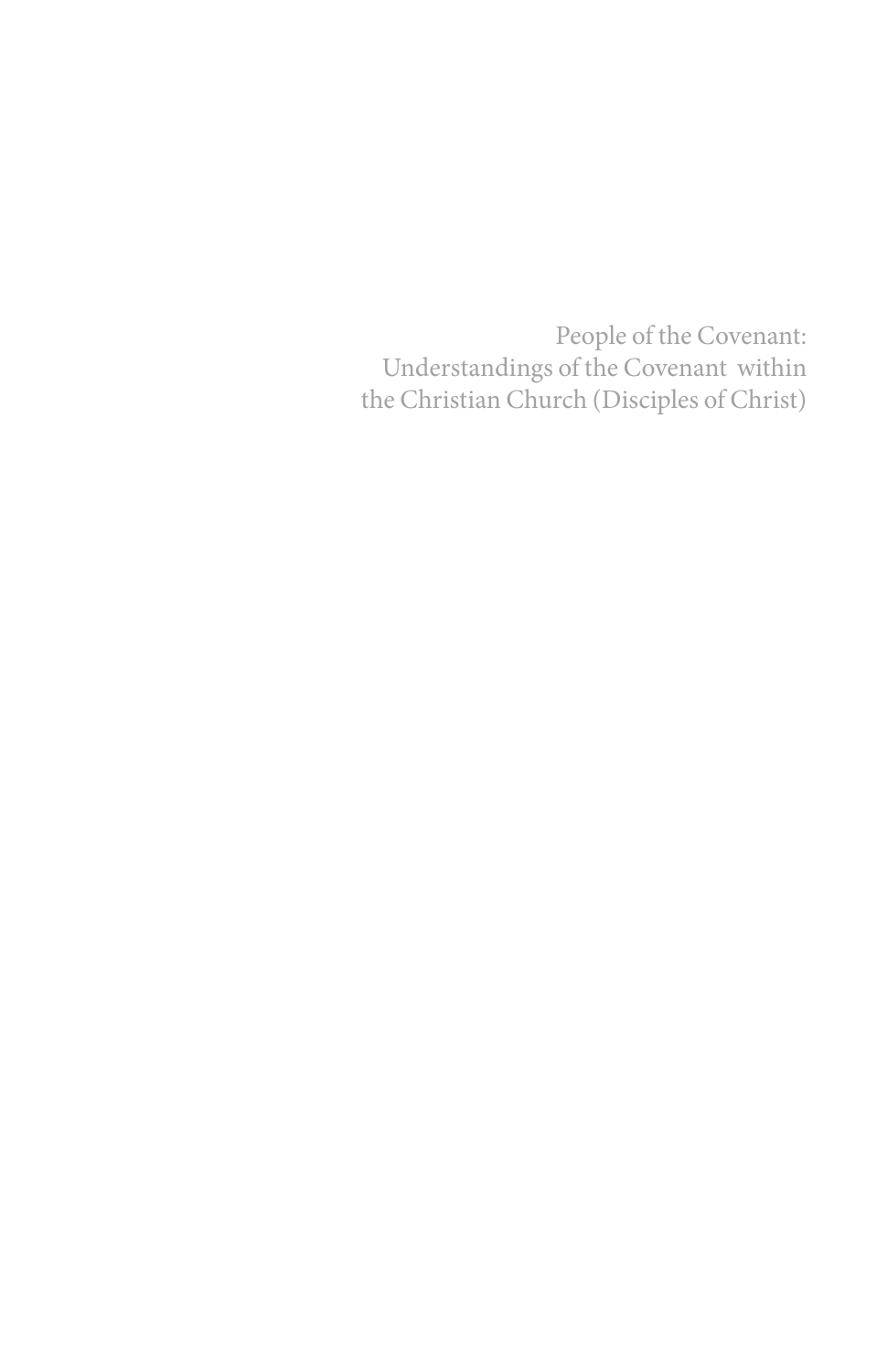# **CONTENTS**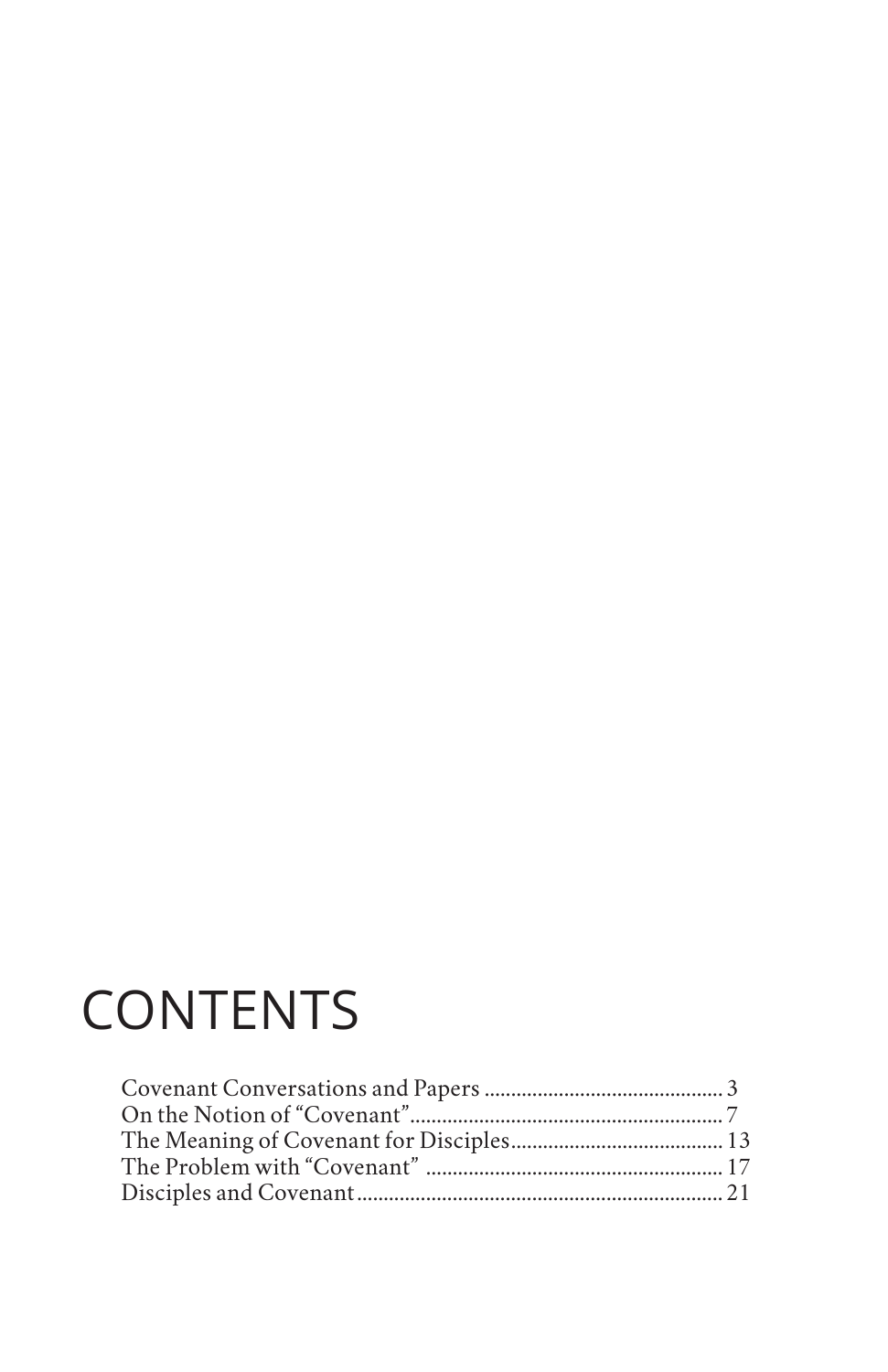# <span id="page-4-0"></span>COVENANT CONVERSATIONS AND PAPERS

#### **REVIEW OF HISTORY OF ON-GOING CONVERSATIONS**

Robert Welsh

April 4, 2022

There has been an on-going conversation regarding the meaning of our covenant within the Christian Church (Disciples of Christ) for over 20 years. As best as I can remember, here is my review and recollection of that history:

1. Prior to 2000, when I was the president of the Church Finance Council, the frequent issue/question that I was asked about covenant was in relation to the Basic Mission Finance agreements regarding the general and regional distribution amounts. That is, our "covenant as Disciples" was usually focused on the "mission funding system."

2. In 2000, Dick Hamm, as then General Minister and President (GMP), presented his "2020 Vision" for Disciples—which was approved by the General Board at its 2000 meeting. That statement outlined our vision, mission, mission imperatives, and four priorities (formation of 1,000 new congregations by 2020; transformation of 1,000 current congregations by 2020; leadership development necessary to realize these new and renewed congregations; and, becoming a Pro-reconciling/Anti-racist church).

Dick Hamn believed that to move this vision and priorities forward, our church would need greater clarity around an understanding of the meaning

 $-3 -$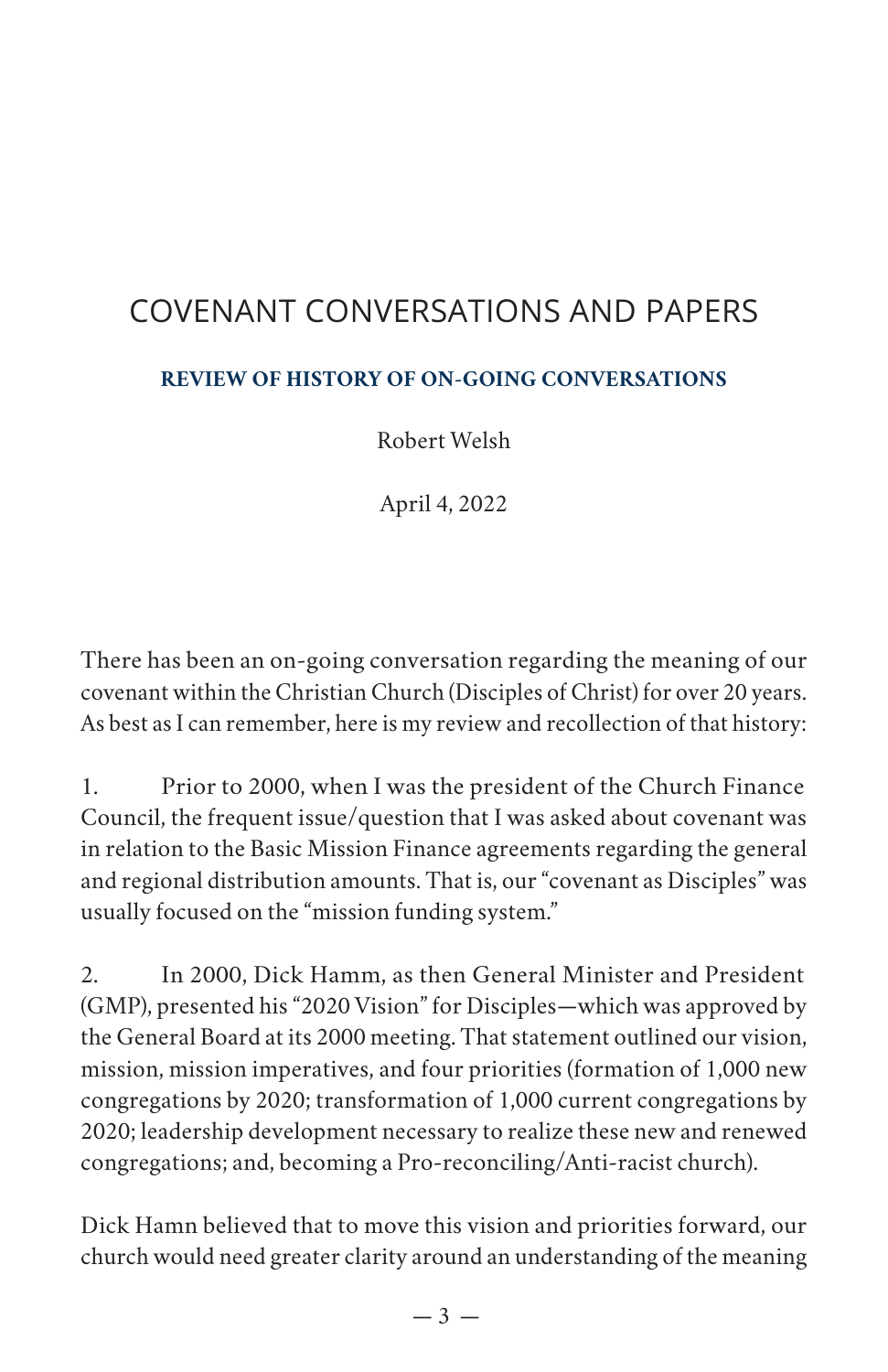of "covenant" for our whole church as a starting point in implementing the "2020 Vision." This work was taken up by the **Commission on Faith and Understanding** that Dick Hamn had named in 1999 (upon the recommendation of a Steering Committee on the Process of Discernment Regarding Biblical Authority) to work on important Biblical, theological, moral and ecclesial issues. It was seen both as a Commission that would follow up on the earlier work of the Commission on Theology and Unity on Disciples' ecclesiology, and as a place where issues might be dealt with more helpfully than through sense-of-the-assembly resolutions. With the approval of the Administrative Committee and affirmation by the General Board, the Commission was requested to focus upon the issue of covenant, and to bring a report back to the 2002 meeting of the General Board. Charles Blaisdell, regional minister of Northern California-Nevada at that time, was named as chair of the commission, and I served as the staff to the commission.

3. In 2002, Blaisdell presented a report<sup>1</sup> on behalf of the Commission to the General Board which then spent the better part of a day of its meeting discussing the report/paper by Blaisdell. (I do not recall any specific follow-up work being asked for at that time; however, the General Board did encourage broad discussion around the meaning of covenant and its implications for our church in congregations, regions, and general ministries.)

4. In 2003, Dick Hamm resigned unexpectedly—and during the years of Chris Hobgood's service as Interim GMP, there was no deliberative or focused follow-up to the work on covenant.

5 In 2005, Sharon Watkins was elected GMP, and during her first years of service she gave major attention to rebuilding and deepening the trust and relationships between the "general church" and the congregations and regions. In 2009, she created a "**21st Century Vision Team**" to produce a revised and revitalized vision for the church that would reclaim the 2020 vision priorities and focus for our life together. In addition, this vision team worked alongside, and in partnership with, a "**mission alignment process**" that was designed and staffed by the Office of the GMP.

The report from the 21st Century Vision Team offered a new statement of our identity to be: *"We are Disciples of Christ, a movement for wholeness in a* 

<sup>1</sup> Charles Blaisdell, "On the Notion of Covenant," p. 7.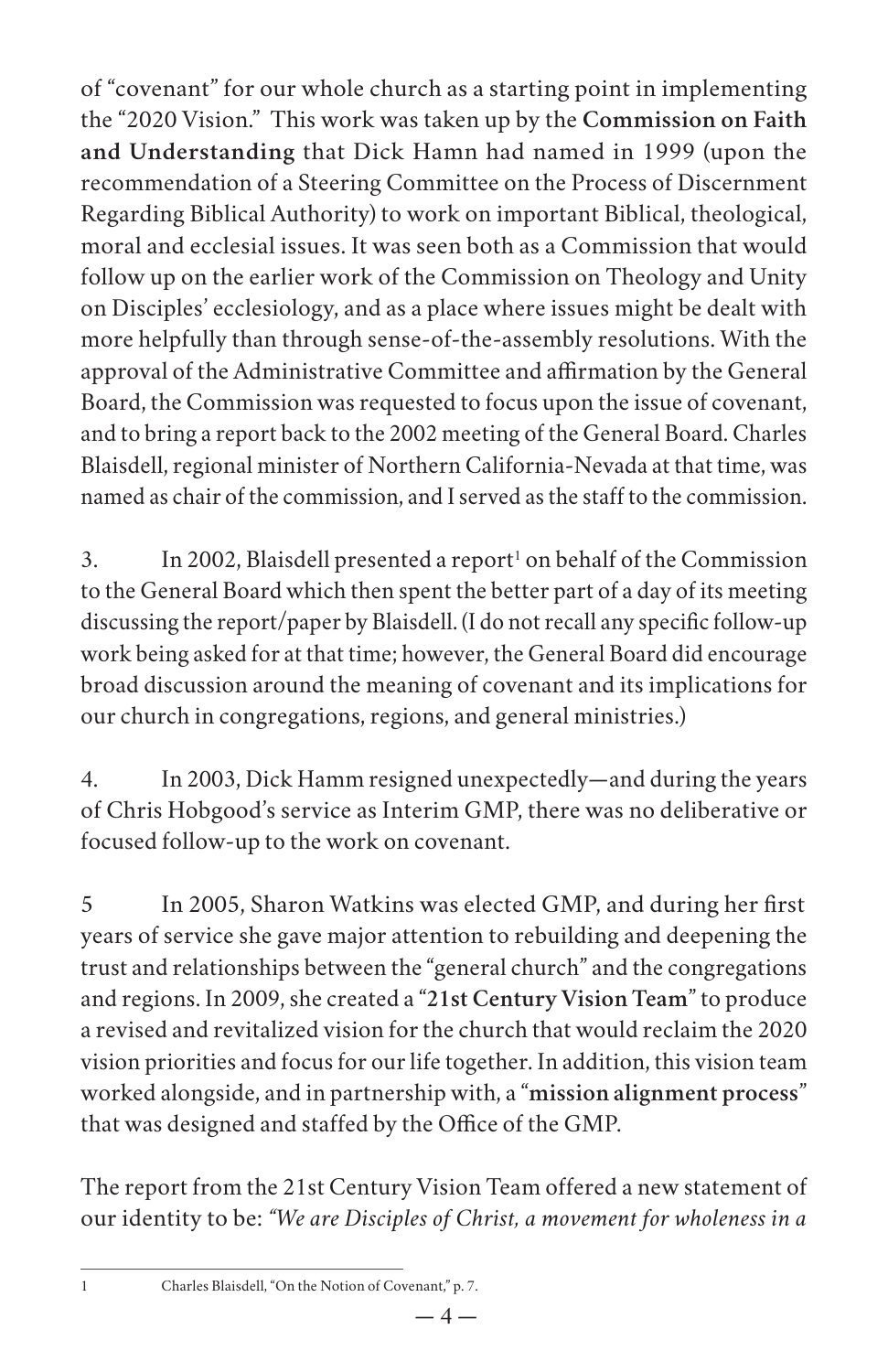*fragmented world. As part of the one body of Christ, we welcome all to the Lord's Table as God has welcomed us."* It also recommended that we continue to pursue the mission and priorities that had been set forth in the 2020 Vision Statement.

In follow-up to the work of the 21st Century Vision Team and the realignment process, a major issue that was identified in seeking to implement the four priorities was the question of the purpose and role of the General Board in moving this vision forward. [Basically, the General Board was seen to be a body that reviewed the work (already done) by general and regional ministries; and, every other year, to make recommendations regarding resolutions that had been received to go to General Assemblies for vote.] Sharon Watkins (and lots of other leaders) felt that the role of the General Board needed to be refocused and enhanced to hold general ministries and regions accountable for carrying forward the work of fulfilling the 2020 priorities. Thus, in 2010, the General Board approved establishing a "**Covenantal Dialogue Committee**" that would design and test a process whereby the General Board would discover a new way to do its work. Don Gillett was named as chair of that Committee, and (again) I served as its staff. (The Committee was made up entirely of General Board members to make sure that its work was not dominated by either general or regional ministers.)

The first "experiment" in trying out a new design for the meeting of the General Board took place in 2011 where (upon request of the Covenantal Dialogue Committee) all general ministries were to provide as additional input to their typical reports: their Mission statements; a review of the "state of their ministries" at this time; a statement of accountability in relation to the four mission priorities; and, a look to the future of their ministry and the opportunities they saw on the horizon. The initial "test case" was a focused conversation with Gary Kidwell about the Christian Church Foundation as a way to get input and ideas for future meetings of the General Board as part of the covenantal dialogue process.

One recommendation that came out of that first covenantal dialogue was that there should be an introductory presentation on the meaning of covenant to the full membership of the General Board in order to provide a common basis for other "covenantal dialogues" that would take place in the coming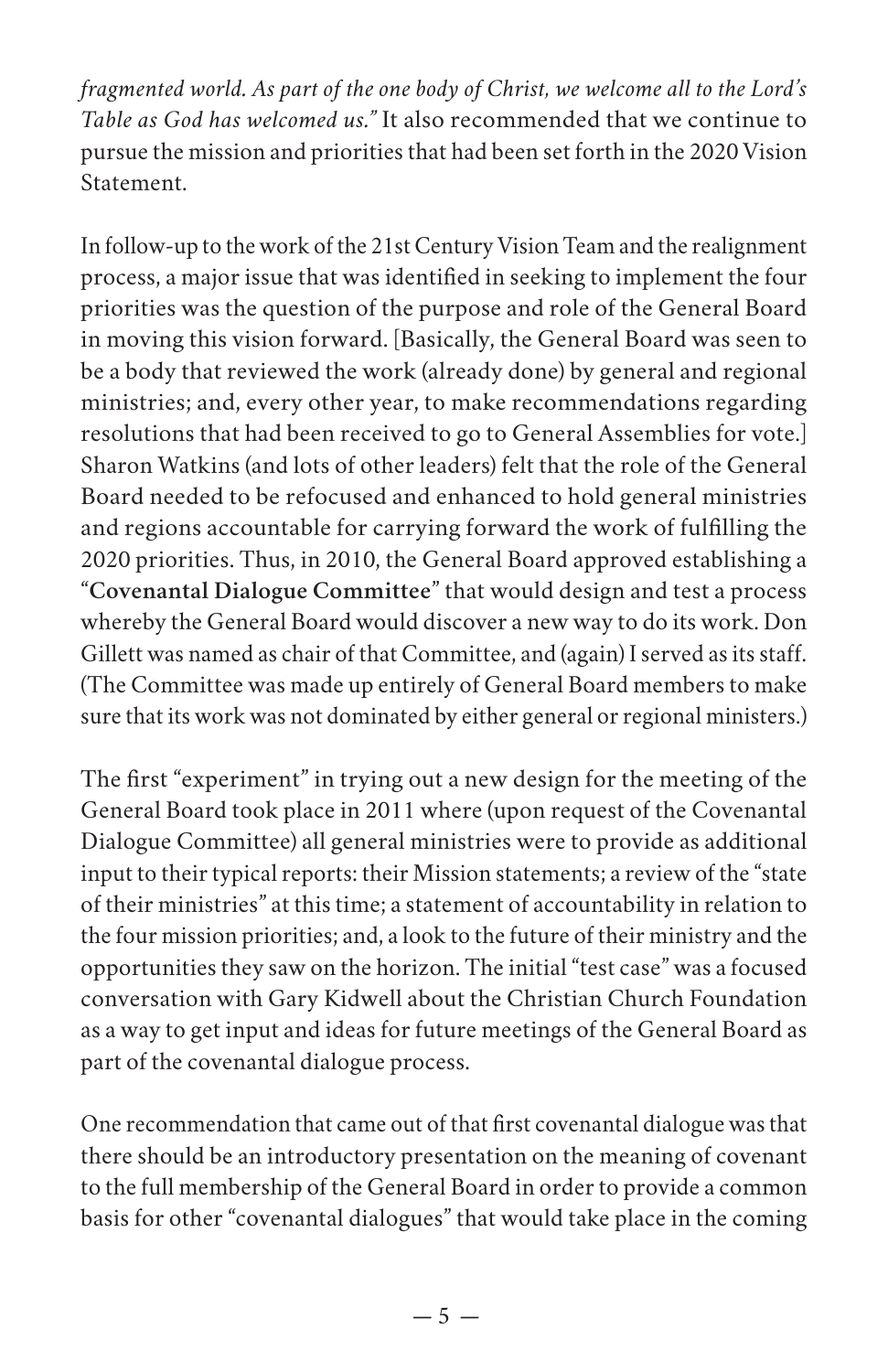years. (This was the origin of the paper<sup>2</sup> I presented to the General Board in 2012 on the meaning of covenant.) The conversation regarding the meaning of covenant was also picked up by the General Commission on Ministry in 2011-2012 as part of its work related to the preparation of future ministers and leaders for the church.

6. There were two additional papers<sup>3</sup> that were prepared and shared with regional ministers, general ministries and members of the General Board as resources offered for study and discussion related to the important conversations taking place.

7. And at the same time, there was a growing concern within the church's leadership that congregations must be involved in the discussion of covenant, and also to invite congregational input as to how they view as the 2020 mission priorities in relation to their local priorities and ministries. This concern led Sharon Watkins in 2013/2014 to engage congregations in a process of churchwide conversation ("*Mission Conversations*") which resulted in launching a new initiative which Sharon Watkins identified as "*Mission First*." (To my limited knowledge, having retired in 2016, the focus on the meaning of our covenant as Disciples and on the revitalizing/restructuring the General Board shifted to the "Mission First" initiative.)

8. In 2017, Sharon Watkins concluded her ministry as GMP, and Terri Hord Owens was named as the next GMP.

<sup>2</sup> Robert Welsh, "The Meaning of the Covenant for Disciples," p. 13.

<sup>3</sup> Jess Hale and Rebecca Hale, "The Problem with Covenant," p.17, and A. Guy Waldrop, "Disciples and Covenant," p. 21.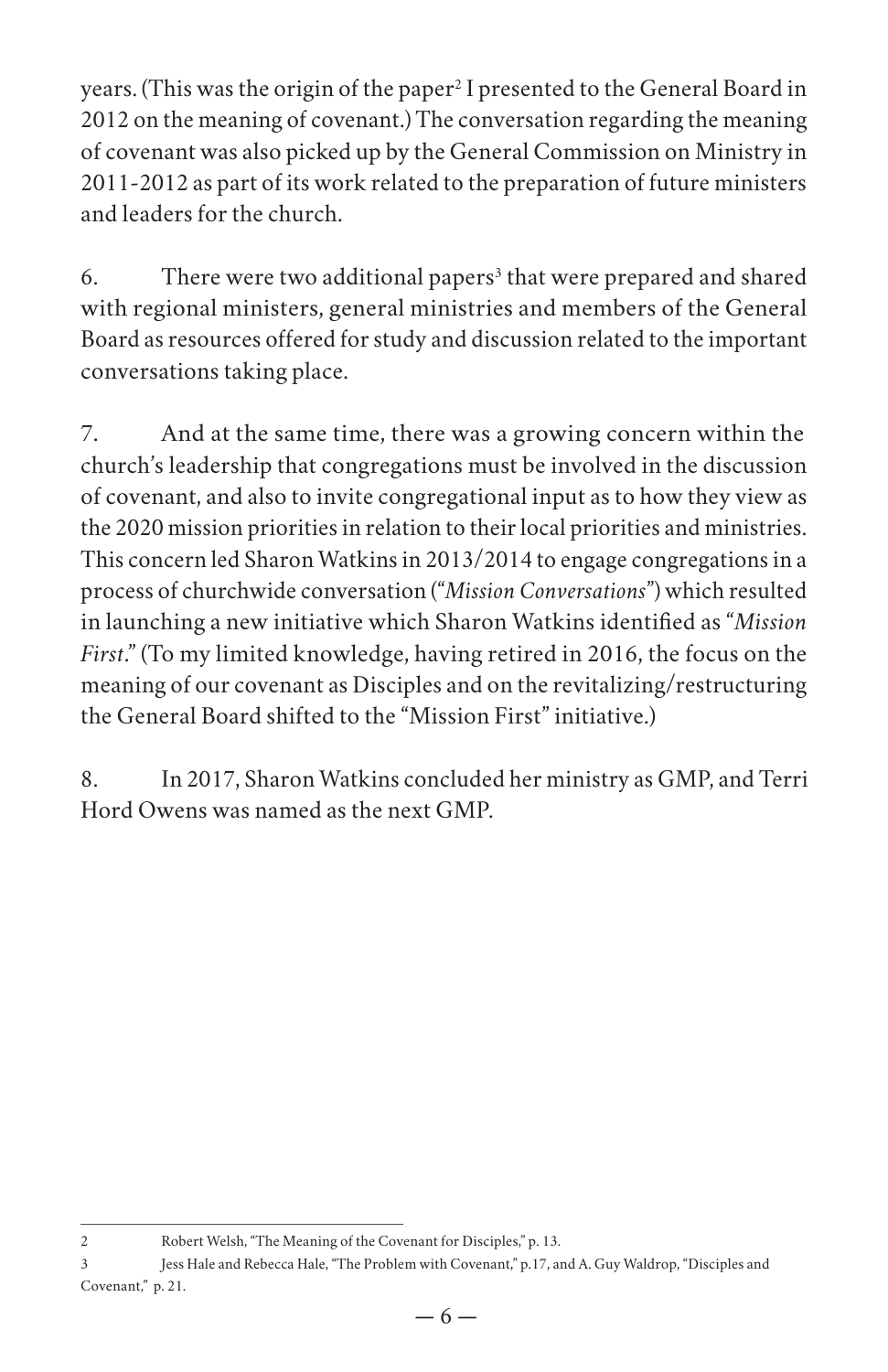# <span id="page-8-0"></span>ON THE NOTION OF "COVENANT"

Charles Blaisdell

#### **INTRODUCTION: THREE MEANINGS OF "COVENANT"**

Much of the work of the Commission on Faith and Understanding during its 2+ year life has focused on the notion of "covenant"—what, in the life of our church, this notion of "covenant" means, what it should mean, what it shouldn't mean. We were realistic enough to know that to some extent the increasingly prominent talk about "covenant" in these last few years is really the same kind of phenomenon that happens in local congregations when you see folks start to carry copies of the bylaws with them to every meeting; it means something is up and maybe even amiss. Yet at the same time the Commission has been audaciously hopeful—hopeful enough to believe that this General Board-commissioned group, charged with being a "think tank" on the notion of covenant these past couple of years, could bear good fruit by offering this session of the General Board some considerations that might flavor our discussions of all the matters before us.

We hope that this hour is in fact a continuation of our this afternoon's opening worship in a way, as we focus our minds and our thinking on a larger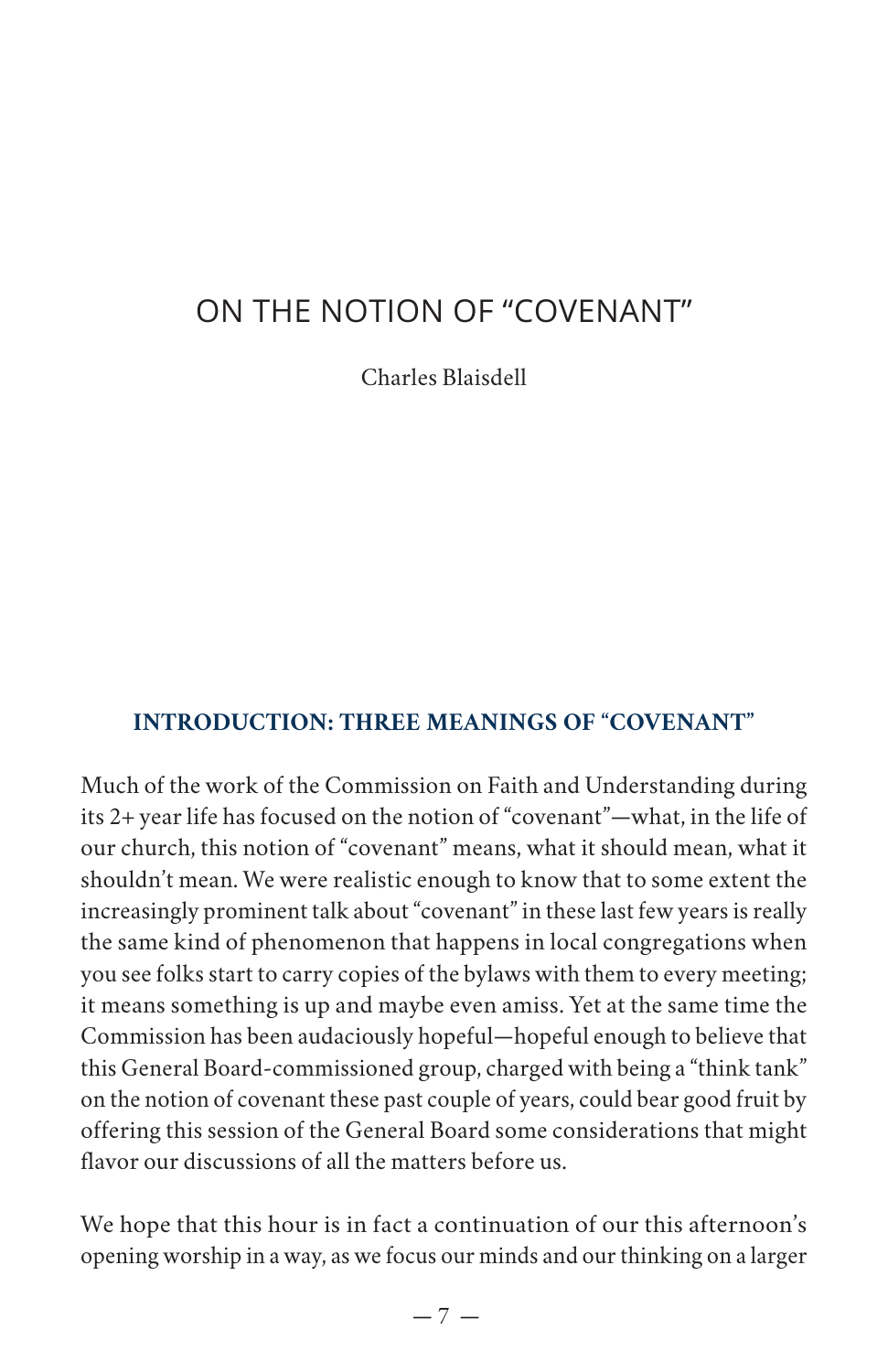context fore the business that come before us. There is an Italian saying (at least it was on the door of an Italian restaurant in Nashville, Tennessee) that says "Good food praises God." It is the same with good thinking; it too is a joyful praise to God. So during this hour we intend to do two simple things: the first is my presentation now, as chair of the Commission, where I hope to offer some thoughts on the nature of the covenant that binds us together, thoughts which reflect the consensus arrived at by the Commission on this idea of "covenant." Second, we will invite you have some time together for your own thinking on this notion and to share those thoughts with all. The Commission is under absolutely no illusion that what is offered in this hour will **solve** the challenges inherent in the idea, practices, and interpretations of "covenant"—for that is a set of challenges that goes back to at least 1832. But then it is not the Commission's intent to solve the challenges before us in the new forms that arise in our era. Our intent rather is—pick your metaphor—to prime the pump, color the discussion, paint a theological context that might inform our gathering.

When our youngest daughter was about four, she hollered down the stairs from her bedroom, "*Daddy, does green paint permanently stain things?*" Having been through this parenting thing three times already by that point, I was sharp enough to realize that the question that was being asked of me was probably not the question that was truly being asked. I brought my hermeneutical tools to bear and determined that there were in fact likely several layers of meaning to her question, a number of interrelated if unspoken assumptions, and a set of answers that she was either hoping for or fearing. And while the notion of "Covenant," as expressed primarily in *Preamble* to *The Design* for the Christian Church and which I will focus on in these few minutes, is more interesting and certainly more salutary than wayward green paint, it is also true that there is indeed an interrelation of meanings to this term "covenant" as it is expressed and implied in the Preamble and it is worth trying to think well about the relationships among these meanings.

I want, therefore, to identify three distinct meanings to the word "covenant" that are found in the first five paragraphs of *The Design*, which we know as the *Preamble*. Those three meanings are: foundational **theology**, foundational **polity**, and foundational **organization**.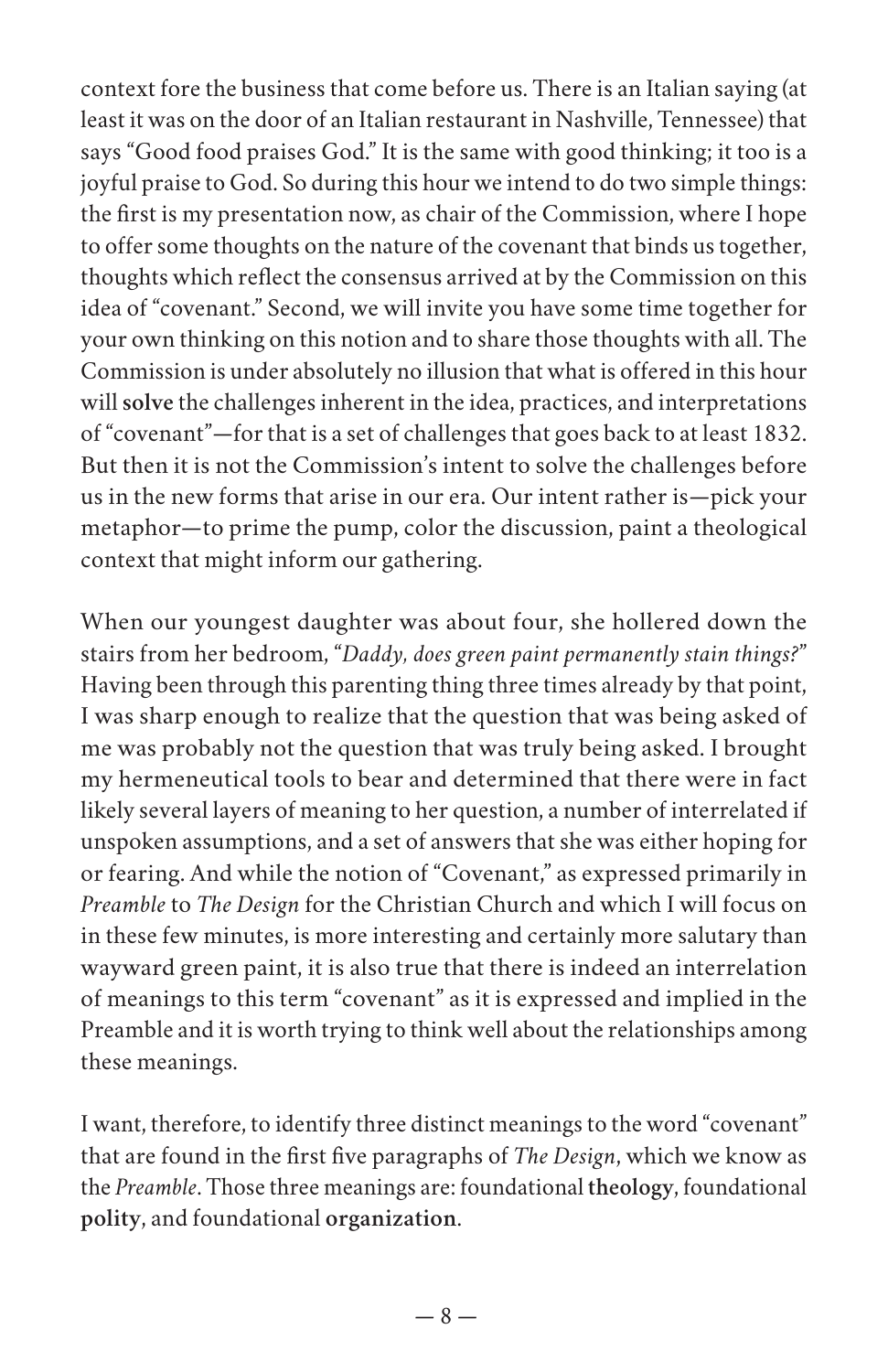#### **I. THE FOUNDATIONAL THEOLOGY OF "COVENANT"**

First, there is what I'll call the "**foundational theological**" assertions found in the *Preamble* and especially in the first two paragraphs. And "foundation" is meant here literally: this is what *everything else* **presumes** and **builds on**. This foundational theological notion of covenant says things both about a) God, and b) humanity. Here are some of the things the first paragraph, in particular, says about the divine: that Jesus is Lord and Savior of the world; that God is gracious; that God is the "maker of heaven and earth"; that God is understood as God, Christ, and Holy Spirit (even if the mechanics of that are not cited); that Christ's presence and acts saves us; that God has given us the scripture, and that God is eternal. Now, here is the point about these statements: **These are true even if the people known as the Christian Church (Disciples of Christ) did not exist. God would still be these things; Christ would still be these things.** This is a great comfort; God is God is God no matter who we are.

But this first paragraph of the *Preamble* also says things about humanity, and in particular about this denominational family who has gathered in **response** to God's being and initiative, for it is by God's grace that we are who we are. And so what the first paragraph says about humanity and our particular part of that humanity includes the following: that we have a mission of witness and service to all people; that we are related to all God's people through baptism; that we are called to be joyful because of what God has done for us; and that we are to be "disciples" (small "d") of and obedient to God. Now, no doubt, all of you could tease out more implications, but the point is this: The first meaning of the word "covenant" has to do with **who God is**, and who, therefore, humanity and particularly us, can be and are called to be. The point might be made this way: **In this first meaning of "covenant," all of the things that are said of God would be true even if this particular denomination did not exist.** The first paragraph of the *Preamble* expresses, indeed, the foundation of **any** Christian confession. As Professor Jim Duke says, "*These ... are considered realities of the faith ... shared by all those who ... constitute 'the universal body of Christ.*"1

Moreover, if we had more time, I would go on to point out that the second paragraph of The *Design* is more of the same, if less poetic in quality. In that

<sup>1</sup> Private correspondence from the author, July 10, 2002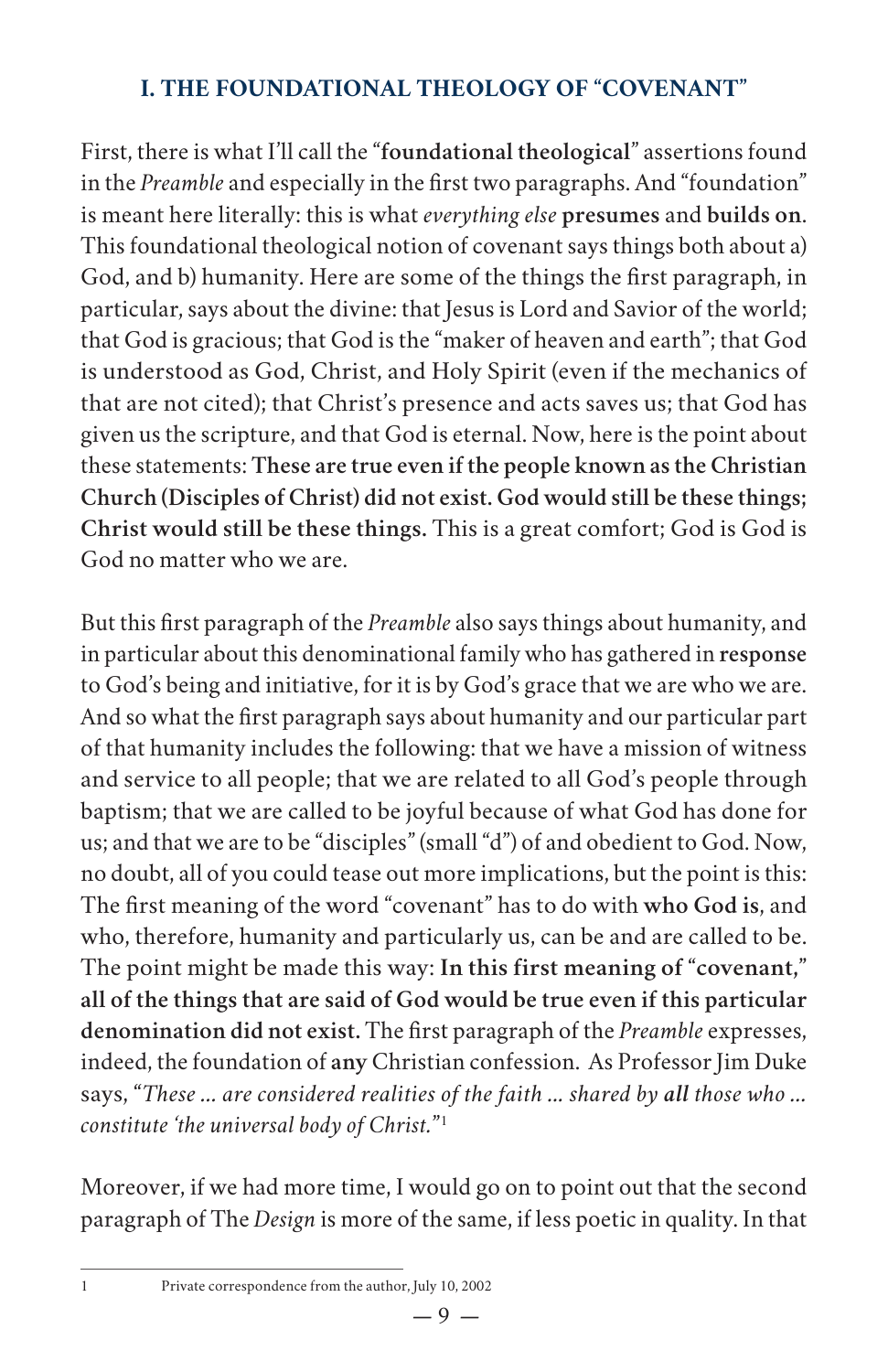second paragraph, the fundamental nature of **any** Christian community in light of who God **always** is is adumbrated, confessed, and celebrated. Again, quick way of saying all this might be that foundationally, we could assert that **any** Christian could affirm the fundamental and foundational truths of The *Design*'s first two paragraphs, and that the reality of God's nature and covenant with humanity would not be changed even if that beginning line "As members of..." were referring to some other group entirely.

#### **II. THE FOUNDATIONAL POLITY OF "COVENANT"**

But the Preamble goes on for another three paragraphs, and includes two more notions of "covenant." The second meaning of "covenant" is encapsulated in paragraph 3, where the Christian Church (Disciples of Christ) claims and confesses that it is a distinct and identifiable part of the "universal body of Christ." And where the first meaning of covenant was a piece of "foundational theology," **this** meaning of covenant is an assertion of "**foundational polity**." And what are the foundational presuppositions of our corporate self-identification? Paragraph three names them: our "tradition, name, institutions and relationships" which are "expresse[d] ... in free and voluntary relationships in congregational, regional and general manifestations." Under the Lordship of Christ, each of these "manifestations" "is characterized by its integrity, self-government, authority, rights and responsibilities." One way to put this might be: Under Christ, we are who we are because of who we have been and, moreover, as an "extended family" we have **chosen** to **be in and stay** in relation to one another amidst that plurality of historical traditions and self-governing structures. This would be one example of our early slogan "unity in diversity." So, to summarize, meaning number two of "covenant" is the foundational polity one: **that this church has chosen to be church together, honestly acknowledging its varied "parts" but asserting nonetheless our commitment to be a whole church and one church.**

#### **III. THE FOUNDATIONAL ORGANIZATION OF "COVENANT"**

The third and final meaning of "covenant" embodied in the *Preamble* to *The Design* is found in paragraphs four and five. Here the organizational **basics**  are named. If meaning number one of "covenant" is about foundational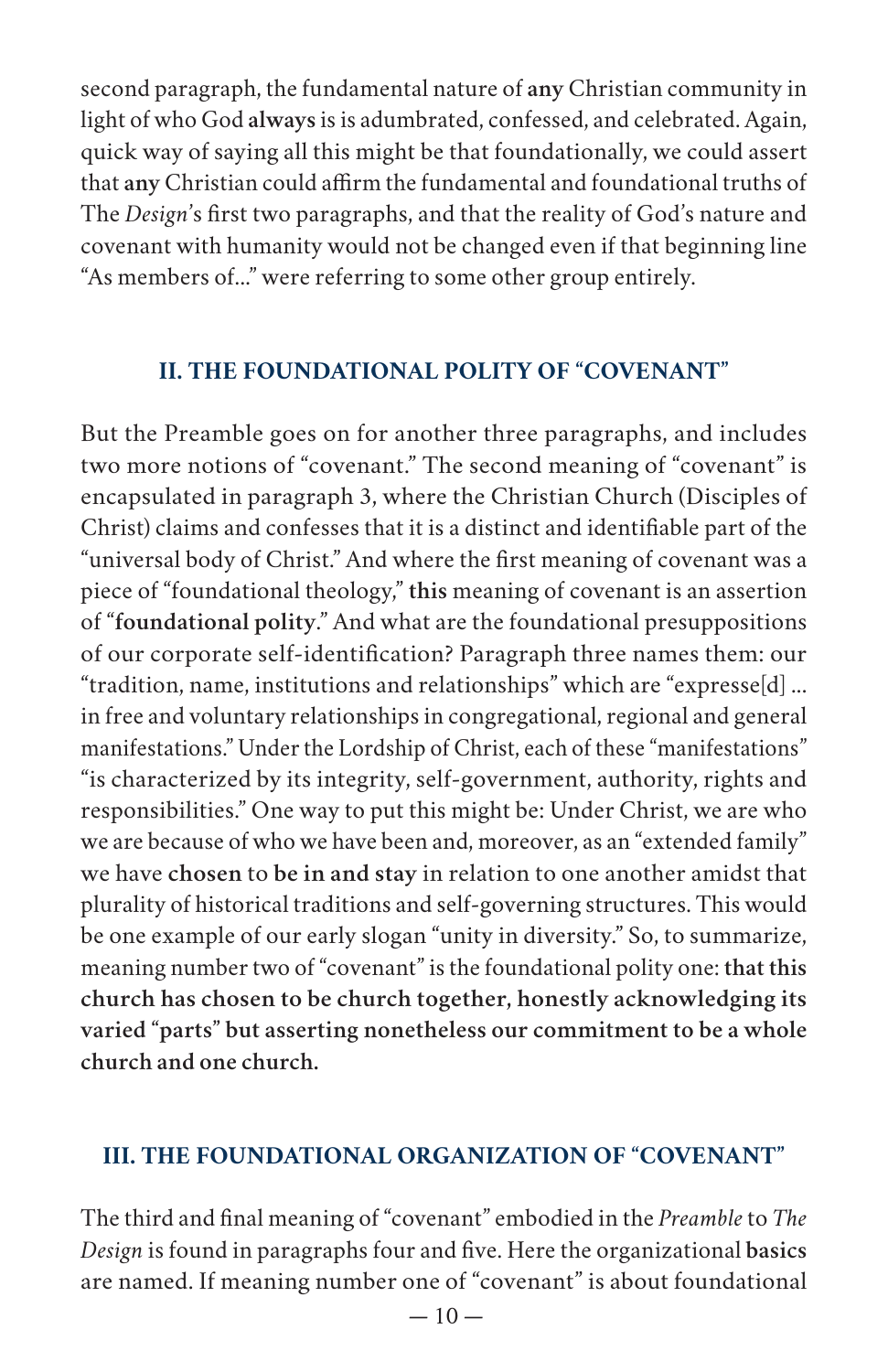**theology** and meaning number two is about foundational **polity**, meaning number three is about **foundational organization for mission**. And these paragraphs rightly note that such organization is never for its own sake, but always for the sake of the mission that God has given to us; we will organize ourselves, the Preamble asserts, so as to "provide comprehensiveness in witness, mission and service," respecting and "assur[ing] both unity and diversity" in the process of such organizing, and always with an eye towards ecumenical relationships. And so what will our "foundational organizational basics" look like? A General Assembly, a General Board, an Administrative Committee, General Units, and Regions. **We are in covenant in sense number three because we share a commitment to these foundational organizational basics by which we shall be in mission together.**

#### **CONCLUSION**

The phrase "covenantal polity" appears nowhere in The Design. Yet the Preamble clearly assumes it. But it assumes it, again to use this metaphor, **foundationally** and "the covenant" is fundamentally about what God has done for us, how we will understand the character of all our relationships with one another, and what organizational basics we shall have to structure those relationships to carry out the mission given to us. Now, there are numerous other arrangements and structures spelled out in the next 93 paragraphs of The Design. Moreover, again to cite Jim Duke, even then, "... *The Design* **discusses only certain of the various forms and terms of our covenantal commitments to God and one another. Individuals, congregations, regions, and general units have considerable latitude for making agreements, arrangements, and provisions that [their] mission may require. Such arrangements are not "the covenant." ... In Stone-Campbell tradition, following Anglican-Reformed custom, they [are best] called "expedients" or "expediencies.**"2

The fruits of a very long discussion by the Commission on Faith and Understanding, then, is the following consensus: The arrangements spelled out in paragraphs 6 through 93 of The Design are not "the covenant." Nor is "the covenant" the countless organizations, arrangements, and structures that our church has developed to further its mission in its variety of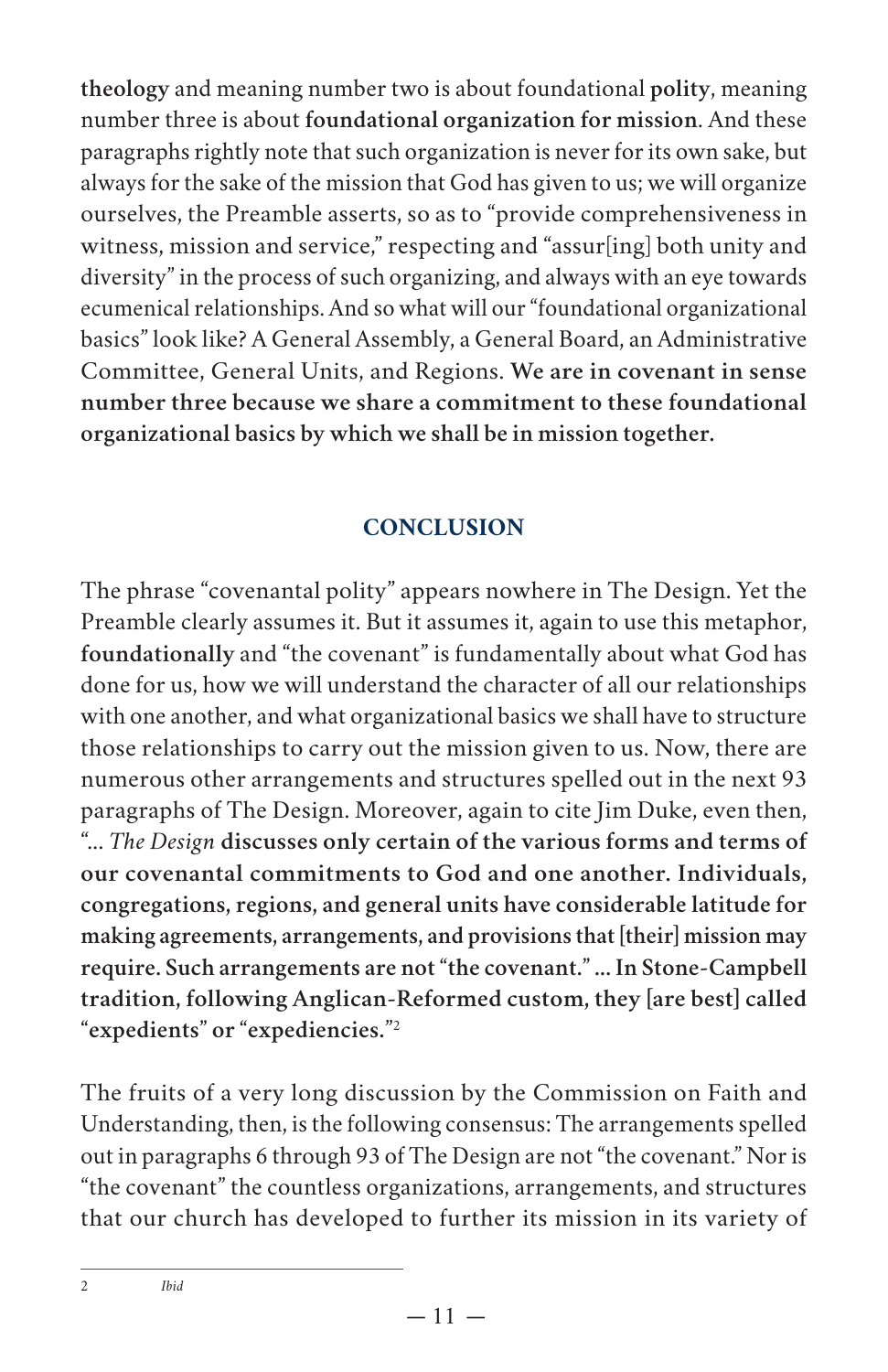locales and manifestations. On occasion, some of our "arrangements" (for example, financial ones) have been spoken of as "our covenant" or "part of our covenant." The Commission believes that that is not the case. Such arrangements, **as worthwhile, as important, as worthy of being done well as they are**, are **not** matters which are "*integral to God's covenant of love in Jesus Christ ...or to our church's [foundational] covenantal polity... They are simply ad hoc, negotiated and renegotiated, and expedient means for facilitating the church's life and work.*"3 And, on the one hand, those who do not accept a particular "expedient" or "arrangement" should never, ever decide to do so lightly! But, on the other hand, "*It is quite possible, and at certain times or under certain circumstances quite honorable, for loyal covenant partners to dicker or disagree over precisely which arrangements will work best to facilitate the church's life and work*."4

May our thinking together indeed praise God, as we give thanks in word and deed, with heart and mind, for "the covenant of love which binds us to God and one another."5

<sup>3</sup> *Ibid*

<sup>4</sup> *Ibid*

<sup>5</sup> I am indebted in this presentation to Jim Duke's remarks at the Commission on Faith and Understanding meeting, June 28-29, 2002, and to the contributions of all the Commission's members in that meeting. I am also indebted to Jeanne Duke's memo to Ralph Glenn of May 28, 2002, entitled "Response to a Proposal for Funding the Mission of the Christian Church (Disciples of Christ) from the Team Leadership Conference."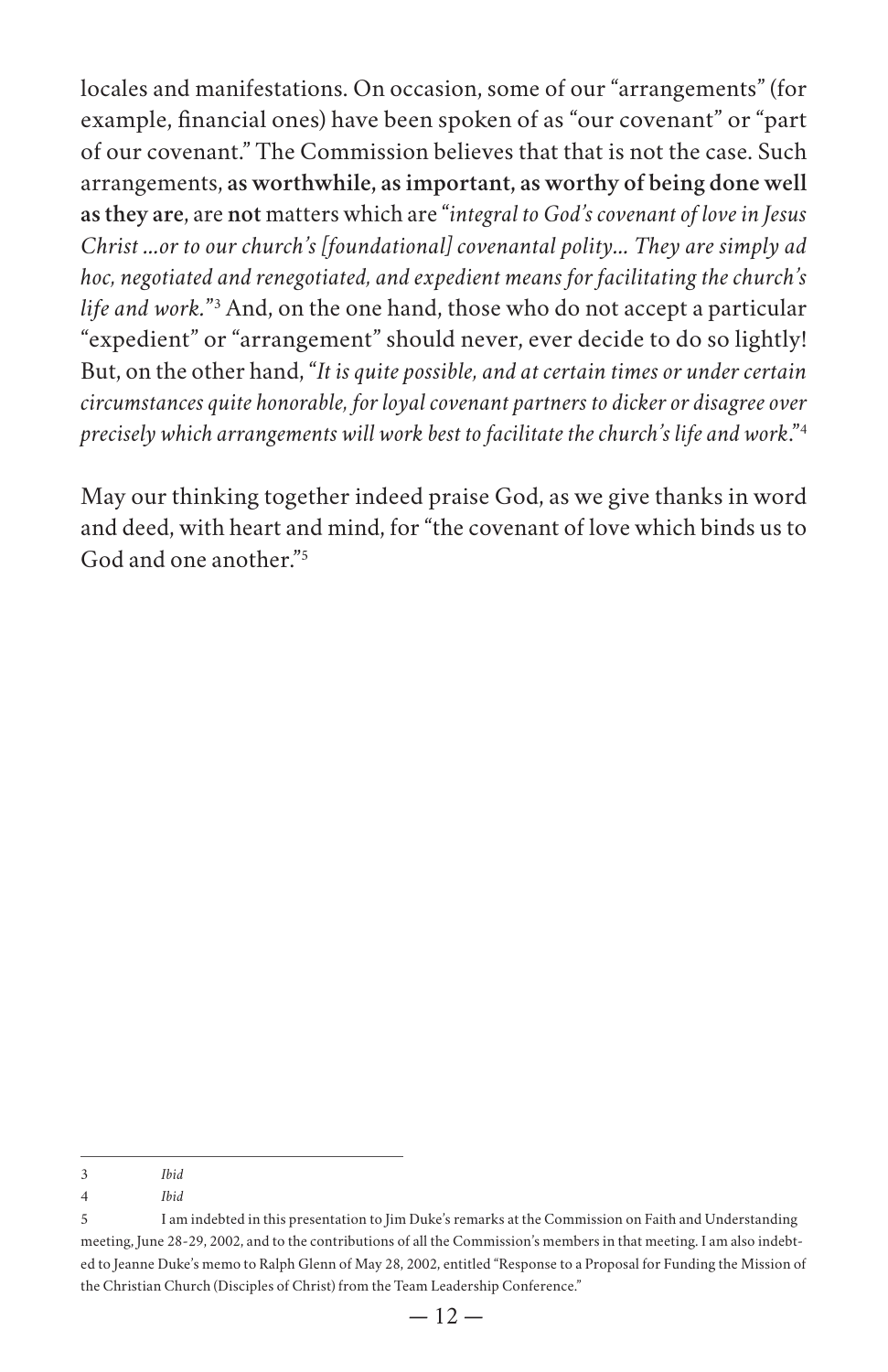# <span id="page-14-0"></span>THE MEANING OF COVENANT FOR DISCIPLES

Robert Welsh

I appreciate being invited to share some thoughts and reflections today as you look to a conversation about the meaning of covenant for the work of this commission.

I was invited yesterday—and so have not had a great deal of time to prepare; but that may be good as it means what I will be offering is still some preliminary thoughts and observations, which I hope will encourage your own thinking about this key concept for our life as a church today.

In work on this presentation, I identified four different areas I would like to offer as background to your discussion. I will cover these quickly, and hope they provide helpful entry points for your conversation:

#### **FIRST AREA**

How do we understand the meaning of covenant? In the dictionary, covenant is identified as an agreement, usually formal, between two or more persons to do something. It is often confused with, or contrasted to, the word contract.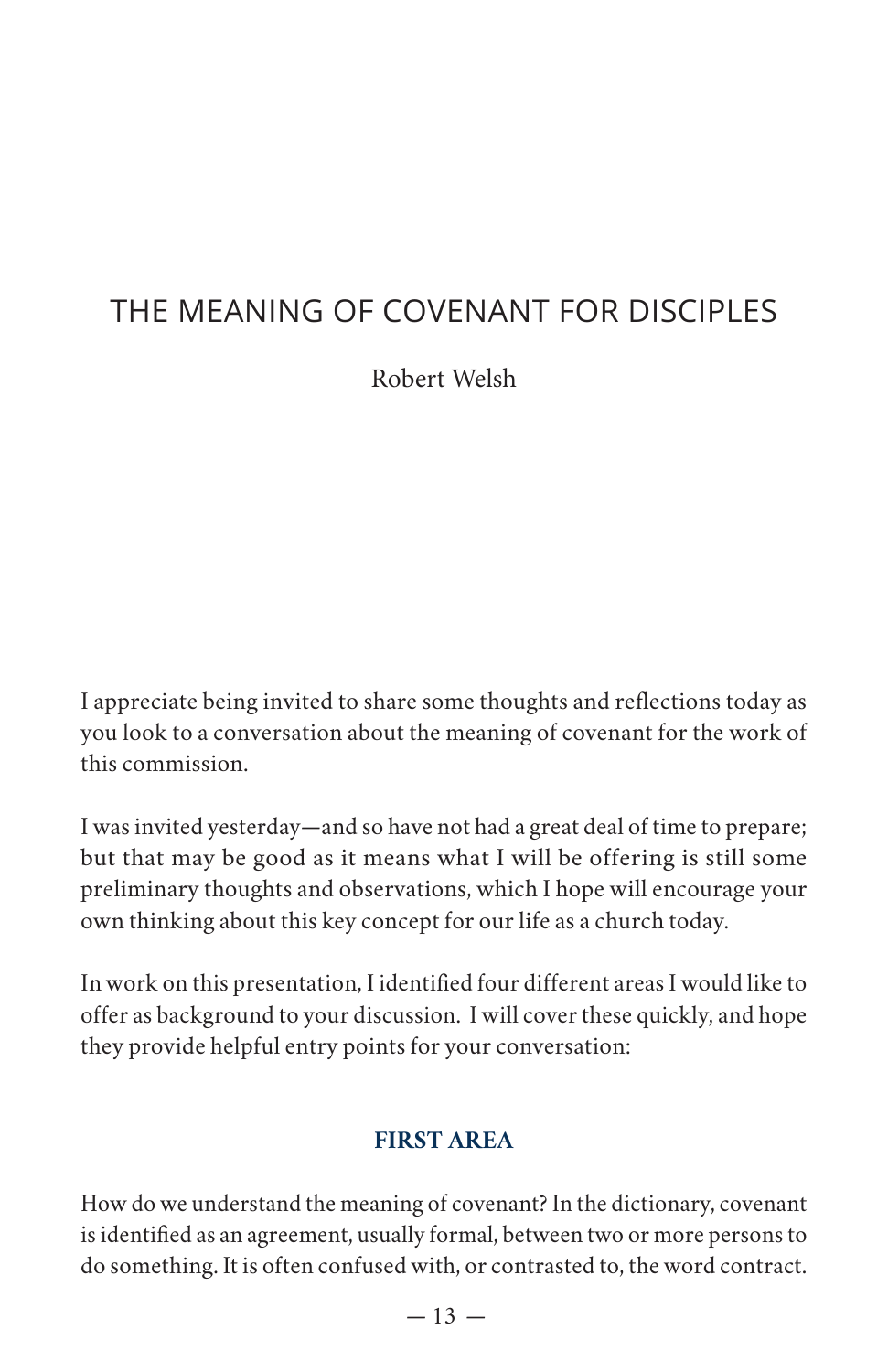Each (covenant and contract) are agreements, based on a promise, that define/shape the rights and responsibilities of persons who are a part of the relationship:

Contracts involve law, covenants involves gospel. Contracts state rules, covenants identify shared understandings. Contracts set goals, covenants name expectations. Contracts are often legal documents; covenants describe a dynamic relationship.

The dictionary also identifies a "spiritual" understanding of covenant that involves not just two parties to the covenant, but three—in which God is one of the parties.

In looking through some material last night I found a quote that I like:"A contract is about binding; a covenant is about bonding." That is, no matter how much we try to define covenant technically, in reality, it is never something we can define. It is about establishing and building relationships between people. It forms the basis for community, but does not spell out all of the details (or rules or regulations) of how the community will live its life.

#### **SECOND AREA**

Some thoughts on Biblical understandings of covenant—3 comments:

1. First use of word covenant was in the story of Noah and the flood. God promises (covenants) not to destroy the whole human race again, and as a sign of that promise, God sets His bow in the story. [Rainbow—transformed the weapon of war (a bow) into a sign of peace].

2. In Scriptures, it is God who establishes the covenant (several of these are made throughout the Old Testament). The movement of these covenants goes from the individual to the nation and finally, with all humanity. For example, God's covenant moves from Abraham, in Genesis [declaring that Abraham's descendants will be numerous, will become a great nation; and will inhabit the Promised Land] to God's promise to the nation of Israel that "I will be your God and you will be my people." In the New Testament, the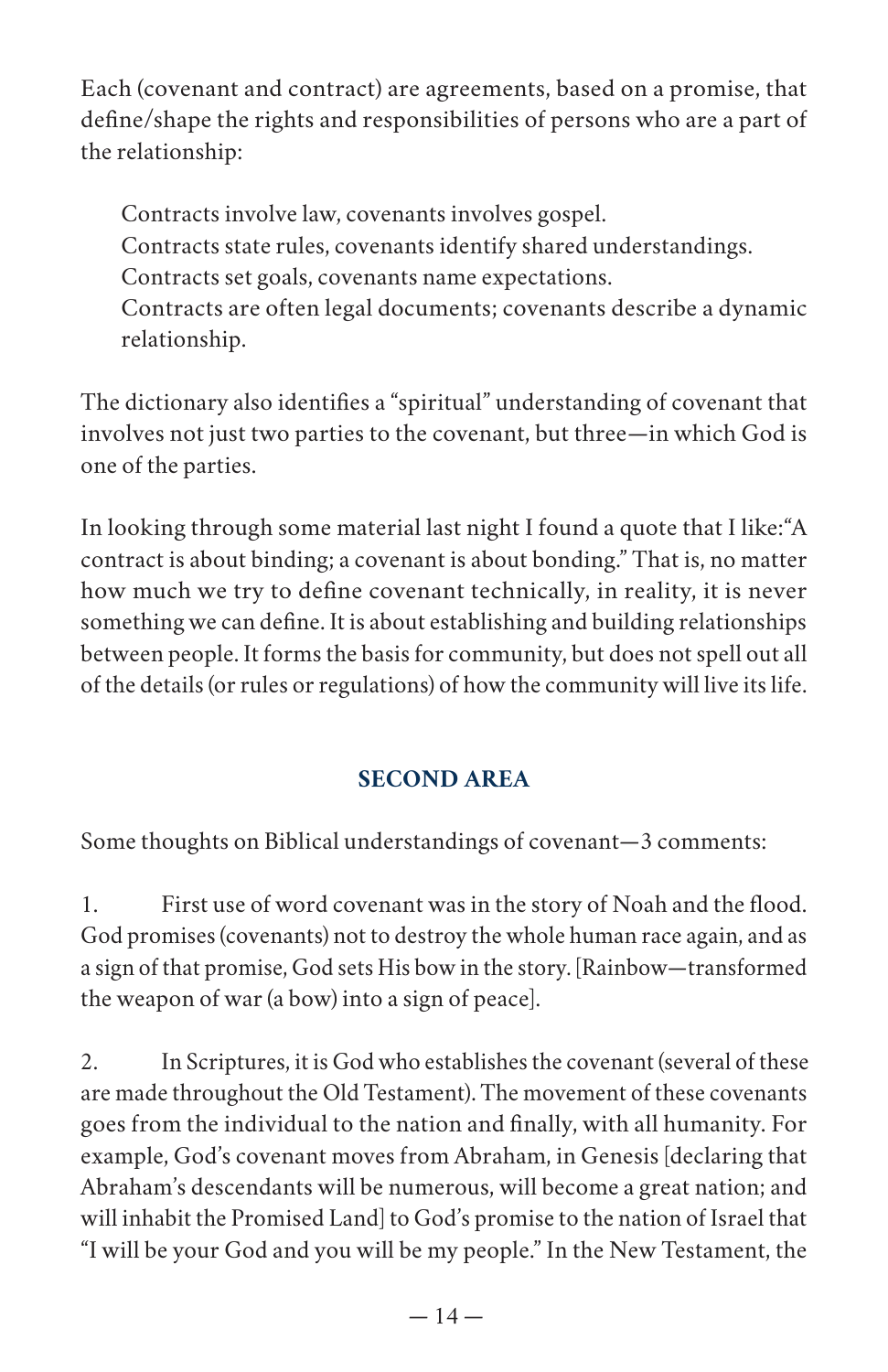covenant established in Jesus (the New Covenant) that is for all people, all humanity.

3. Hebrew word for covenant is *berith*, derived from the root word meaning "to cut." One "cuts" a covenant. First used in reference to the cutting or dividing of an animal into two parts—and the covenanting parties would then pass between these two parts as a sign of their making covenant with each other.

It should be noted that there was relationship between cutting and blood as a sign of the promises and commitments made: for example, sacrificing of animals; the covenantal sign of circumcision in the Abrahamic covenant; and finally, in the crucifixion of Jesus, it is his blood that becomes the sign of God's love for all humankind and is taken up in the celebration of the Lord's Supper: "the cup is the new covenant in my blood" (I Cor. 11.25).

#### **THIRD AREA**

When I think of covenant, I tend to think of the most common usage in our experience today when we speak of the covenant of marriage: the wedding vows and promises we make. When I have counseled couples preparing for their marriages, I frequently lifted up the image of their entering into a covenant (not a contract!) in their future life together. A covenant that would be marked by commitment to each other ["through good times and bad, till death us do part"], not agreeing to a list of "I'll do this" and "you do that" [I'll carry out the garbage, you'll wash the dishes]. The commitment was to each other and to their life together.

Key marks of the covenant of marriage also seemed to me to be those of faithfulness and fidelity in the marriage to one's partner; and of trust (building and maintaining trust, knowing that lack of trust, or even the suspicion that one's partner cannot be trusted, can destroy the relationship

Finally, I believe in marriage, the covenant of our human love is to reflect, and express, and manifest the covenant of love that God has made with humankind. The marriage couple doesn't get to determine the terms of the covenant on our own; but rather their covenant with each other is to reflect and model God's covenant of love with us. And, as that is lived, it is constantly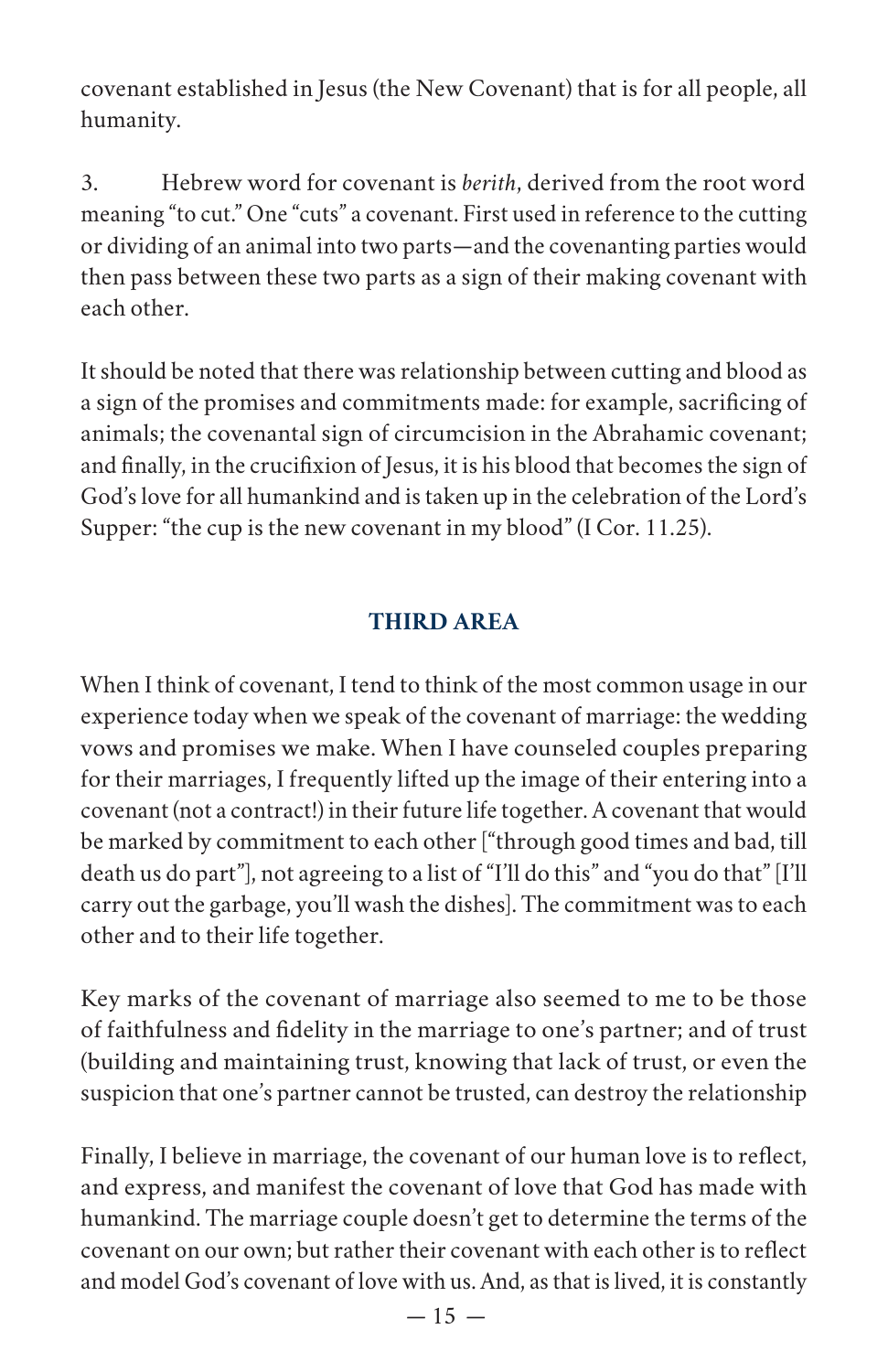changing. [How I understood marriage when I was 25 has changed over the years, its meaning has deepened and expanded from that of two individuals —Nancy and me—to seeing covenant in the larger perspective of family.] What do we learn of covenant in examining the covenant of marriage? It has to do with commitments to the other; of faithfulness and fidelity; of trust; of a relationship that is constantly changing (always under review) in light of new circumstances and experience all reflective of God's covenant of love.

#### **FOURTH AREA**

Our understanding of covenant within the context of the Christian Church (Disciples of Christ) begins with *the Preamble to the Design* that declares "*we rejoice in God, maker of heaven and earth, and in God's covenant of love which binds us to God and one another.*"

We have declared that we are a covenantal church—our ecclesiology is covenantal, not hierarchical, or connectional, or congregational or presbyter or liturgical, or doctrinal. We are to live and witness to God's covenant of love, bound together in a relationship that is focused upon God's love for and God's mission to the world.

We are not bound together by negotiated agreements, or by a mission funding system. Our policies and *Design* and rules of governance, and yes, our documents for the ordering of ministries—are all subsumed under an understanding of living in covenant relationship that reflects God's covenant of love.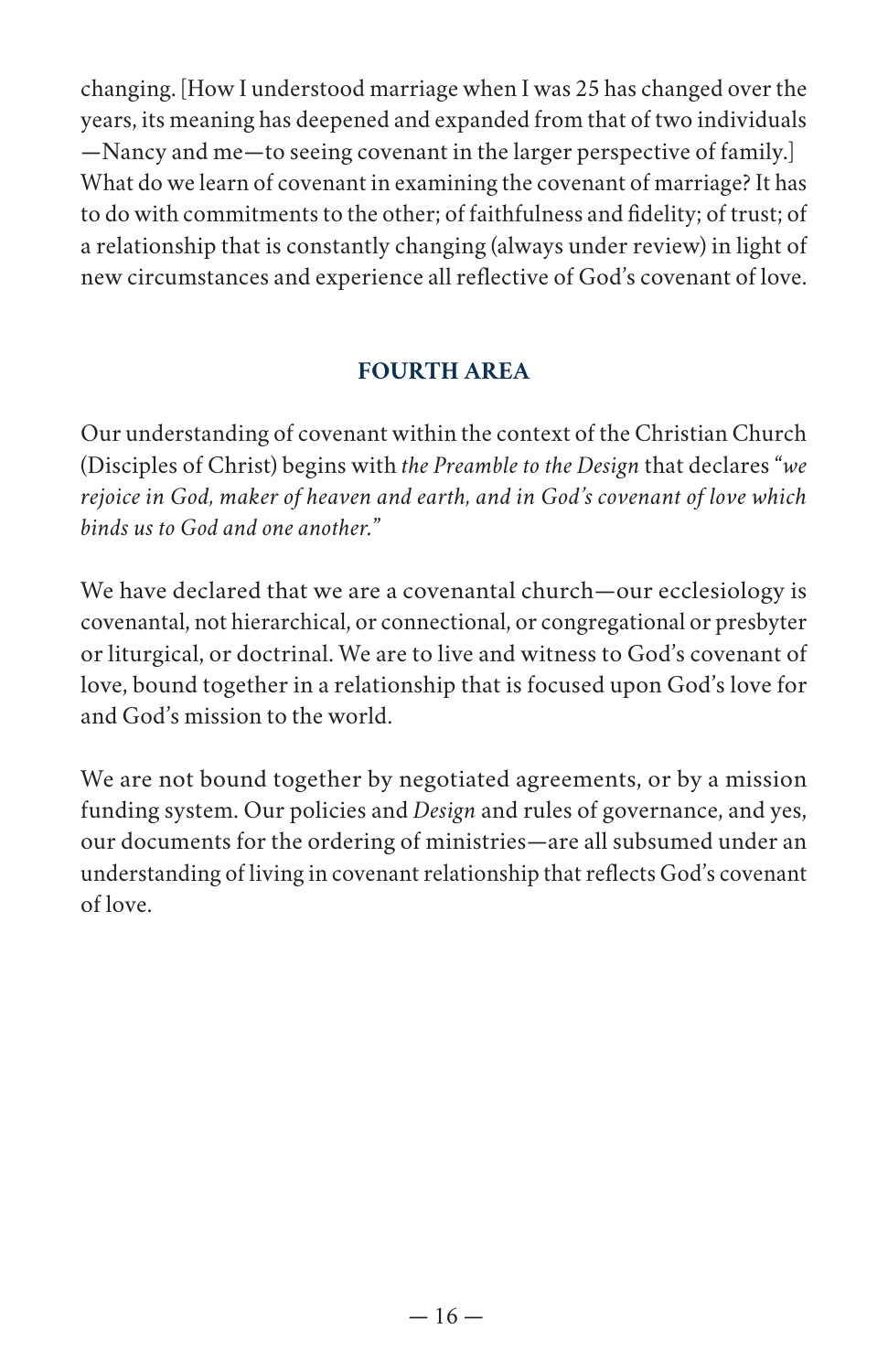## <span id="page-18-0"></span>THE PROBLEM WITH "COVENANT"

Jess Hale and Rebecca Hale

One of the theological words that gets thrown around a lot among Disciples these days is "covenant." Disciples are in covenant with one another as individual Christians, congregations, and even regions and the general church. It is a nice theological word. It has biblical resonances. For instance, think of the covenant of God with the nation of Israel. There are Abrahamic and Mosaic covenants. The New Testament is often thought of as a new covenant. Barton Stone and the Campbells were Presbyterians and so were operating out of a good Reformed perspective that was quite comfortable with the notion of covenant. It is a good theological word, though we tend to forget that it is a legal word—even in the bible. (McKenzie; Quell & Behm)

Disciples are a homegrown American Christian tradition. As such we have drunk more deeply than we often admit from the individualism and the democratic impulse in American culture. In American culture, particularly that stream that is still fed by elements of Reformed thought, covenant is a political and legal term. It has roots in social contract thought and liberal democracy and Americans probably cannot utter the word "covenant" without carrying at least some of that baggage. The parties to a covenant, or an agreement or contract, negotiate the terms of the contracts/covenants that establish the relationships with the other parties of the agreement. It is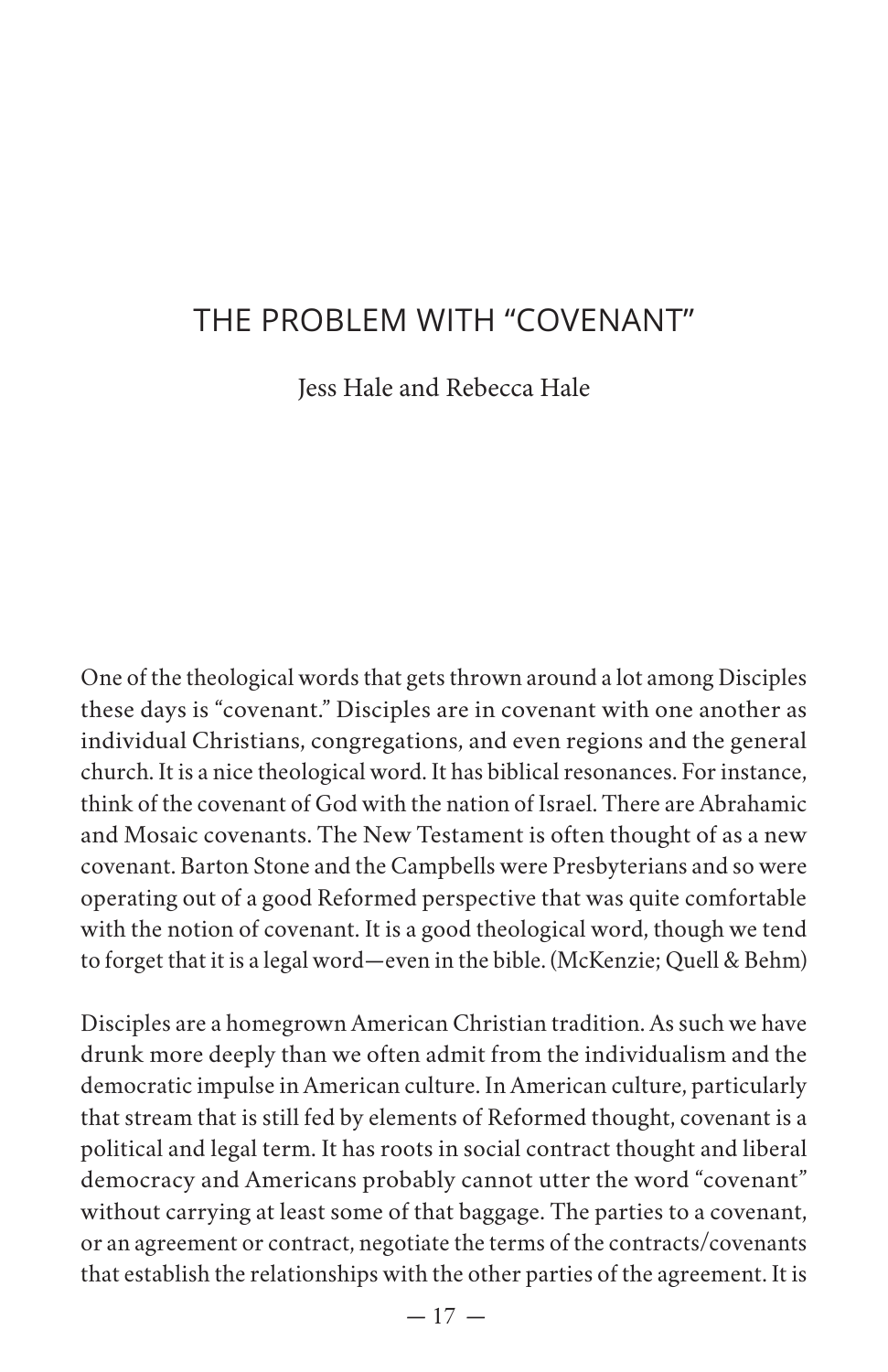so in contracts and constitutions, and for Disciples it is so even in our *Design*. As the *Design's Preamble* states that we rejoice "in God's covenant of love, which binds us to God and one another." Reflecting on 2005's revisions to the *Design*, Sharon Watkins, General Minister and President, observed that "our covenantal ecclesiology was made more explicit." (Watkins 2007, 7). Since Restructure, many Disciple theologians and leaders have contended for an understanding of ourselves in terms of covenant. (Dunnavant; Sprinkle; Cummins, 2007, ch 4; Cummins, 2009, xiii, 220-221)

These negotiations arise out of the separateness of the parties to the contract. Among institutions and interest groups in our communion of the Disciples of Christ this contract nature of covenant has played out over our past half century of history. It was a critical element to denominational Restructure in 1968 and continues to be affirmed theologically by Disciples even to the present. While covenant's advocates find it tempering Disciples commitments to freedom and liberty with a notion of responsibility (Watkins 2008) elicited by a binding agreement, this same language of responsibility also generates a commitment to rights, perhaps litigiously in American society. It has played out in our general church's efforts at mission alignment and tables, pastoral and otherwise. One reading of the recent tepid effort at missional realignment in the general church's Mission Alignment Coordinating Council (MACC) process is that many of those in senior leadership had been exercising power from the institutional center for so long that they were fighting the same old turf battles while the creaky ship Restructure continues to take on water in Titanic-like style. Surely we better serve God's mission by giving form to our shared call to service and leadership in contemporary formats that nurture and train leaders rather than by automatically preserving our historical bureaucracies?

As the Christian Church (Disciples of Christ) we have an element of covenant in our relationships with one another rooted in the *Design* and even further back—as Alexander Campbell wrestled with Reformed covenant theology in terms that are not as ecclesiological as his later heirs. (Richardson) However, this commitment to covenant is not without its costs. Operating out of that commitment we have spiritually "lawyered up" to address conflicts out of the legal paradigm of rights that covenant brings with it. As an attorney, I (Jess) am committed to law as a means for structuring our life in society in order that we may live together in community, but as a lawyer I also shudder when I think of any community attempting to fundamentally shape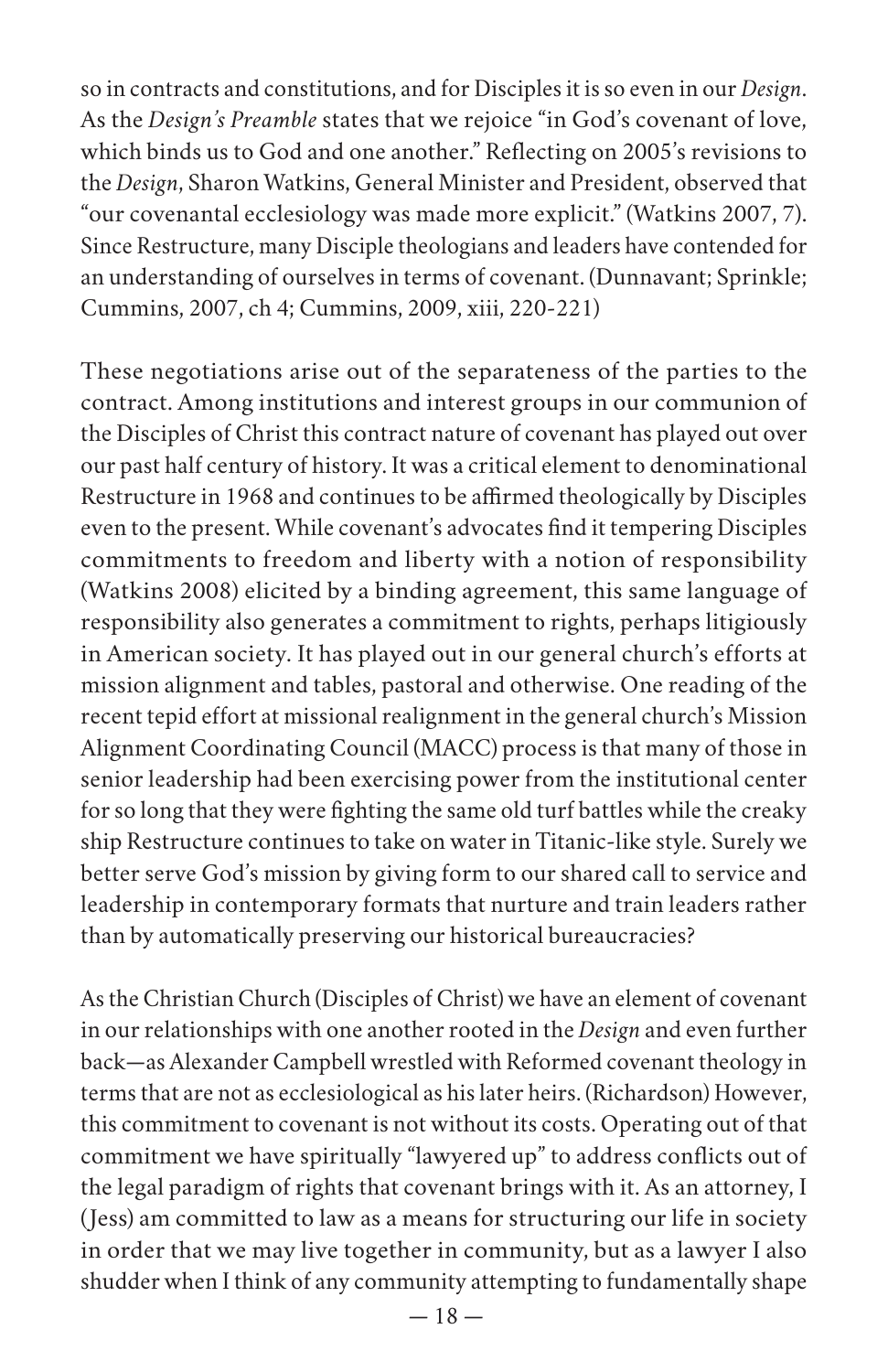its being out of the rhetoric of contracts and law. While covenant need not and probably could not be erased from our relations with one another as Disciples, perhaps we would be well served to rein it in a little bit. We could start by reminding ourselves that the biblical and Christian traditions have other visions for expressing our relationships with one another. We are the body of Christ; the vine and the branches, we receive gifts for the common good—these images and many more envision a more organic relationship in God's church.

However, at the other end of the spectrum, the unrestrained use of more organic images can be abusive as well when not tempered by more universal notions of the body of Christ that break down and transcend barriers. The "blood and soil" political use of such images in 1930s Germany demonstrate the idolatrous dangers that can arise. The point is not to do away with covenant but to chasten and balance its use.

*How else might we think about ways of being church so that we reflect connectedness apart from negotiated agreements? The point is not so much agreeing with another to be bound in cooperation as it is to give common expression to how the Spirit leads us into mission together.*

What implications does this chastening of our appropriation of "covenant" to define our identity as Disciples have for our life together as Disciples—as individuals, congregations, institutions expressed locally, regionally and generally? How else might we think about ways of being church so that we reflect connectedness apart from negotiated agreements? The point is not so much agreeing with another to be bound in cooperation as it is to give common expression to how the Spirit leads us into mission together. For instance, rather than a church camp program, perhaps we might want to think about missionally providing opportunities for the Spirit to shape young people (and a few older ones too) in a manner that fosters community and discipleship beyond the local congregation. That does not mean that there will not be camp facilities and camp programs, but it may mean they take new forms. The mission drives the institutional form instead of the form driving the mission. We will never escape institutions and it is pathetically delusional to imagine that we will. The point is not that we sustain old bureaucracies with declining Disciples Mission Fund (DMF) funds, but rather that we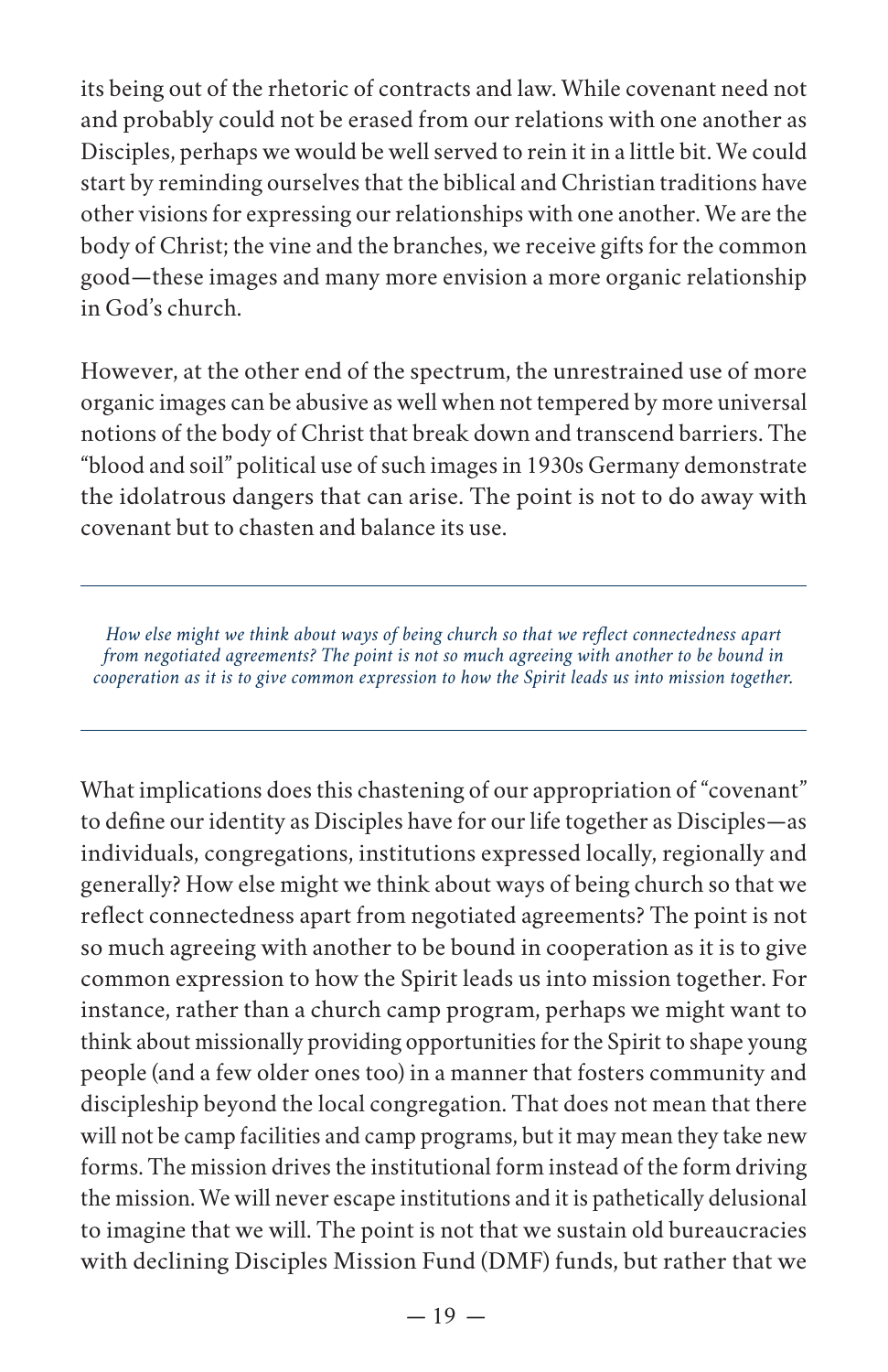provide flesh and blood and financial resources to ways of living out God's mission for us in new ways which bind us together in that mission.

*We can be bound together in God's mission rather than merely be parties to negotiated agreements.*

We can be bound together in God's mission rather than merely be parties to negotiated agreements. As a teacher of ours once said, "the purpose of a body is to express the life of the one whose body it is," so we should as one body of Christ express the life of Jesus in our corporate body —that sisters and brothers is mission.

#### **Works Cited**

- Cummins 2007—D. Duane Cummins, *Kenneth L. Teegarden: The Man, The Church, The Time* (TCU Press, 2007)
- Cummins 2009—D. Duane Cummins, *The Disciples: A Struggle for Reformation* (Chalice, 2009)
- Dunnavant—Anthony Dunnavant, "Christ and Covenant: Historical Concepts Underlying the Restructured Church," in A. Dunnavant, R. Hughes and P. Blowers, eds., *Founding Vocation and Future Vision: The Self-Understanding of the Disciples of Christ and the Churches of Christ* (Chalice, 1999), 21-40.
- Richardson—William J. Richardson, "Covenant (Federal) Theology," in D. Foster, P. Blowers, A. Dunnavant, and N. Williams, eds, *Encyclopedia of the Stone-Campbell Movement* (Eerdmans, 2004), 248-249.
- McKenzie—Steven McKenzie, *Covenant*, (Chalice, 2000)
- Quell and Behm— Quell and Behm, "diatheke," *Theological Dictionary of the New Testament, II* (Eerdmans, 1964), 106-134.
- Watkins 2007—Sharon Watkins, "A Movement for Wholeness in a Fragmented World: Recasting the Historic Disciples Plea," *Call to Unity*, Issue No 8 (October 2007), 1-9
- Watkins 2008—Sharon E. Watkins and Harold Keith Watkins, "The Church as Sacrament of Human Wholeness," in Peter Heltzel, ed., *Chalice Introduction to Disciples Theology* (Chalice, 2008), 134-142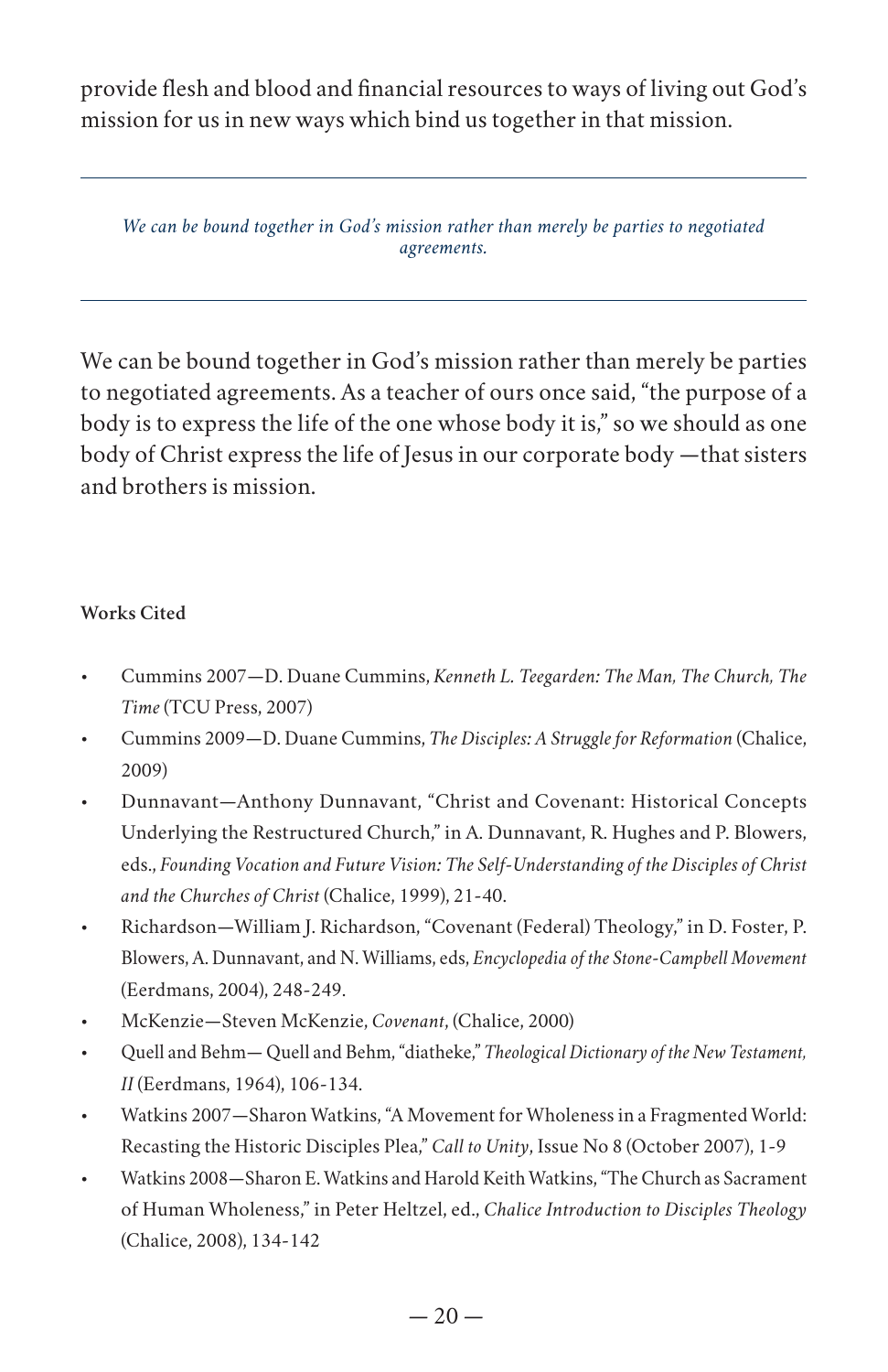## <span id="page-22-0"></span>DISCIPLES AND COVENANT

A. Guy Waldrop

The 1965 "*Provisional Design of the Christian Church*" was written and adopted as a call for the Disciples Church to be dedicated to the proposition that our three manifestations—congregations, regions and general units—are one body, deeply rooted in a common community with each accountable to all and all acting on behalf of each. Living into the spirit of the 1965 *Provisional Design* and now in the adopted *Design*, has not been easy for the Church. Disciples have lost the intent and the spirit of many of those early framers of the *Design* who held that the freedom of each manifestation must have significant communal meaning if it is to have lasting value to a particular manifestation and to each member of the Disciples Church. **Let me say that again, the freedom of each manifestation must have significant communal meaning if it is to have lasting value to a particular manifestation and to each member of the Church.**

Let me explain it this way. During the last 40 plus years the boards and executives of general units, the boards and staff of regions, the boards and ministers of congregations have been primarily dedicated to the proposition that the liberty/freedom in the Design is a license for them to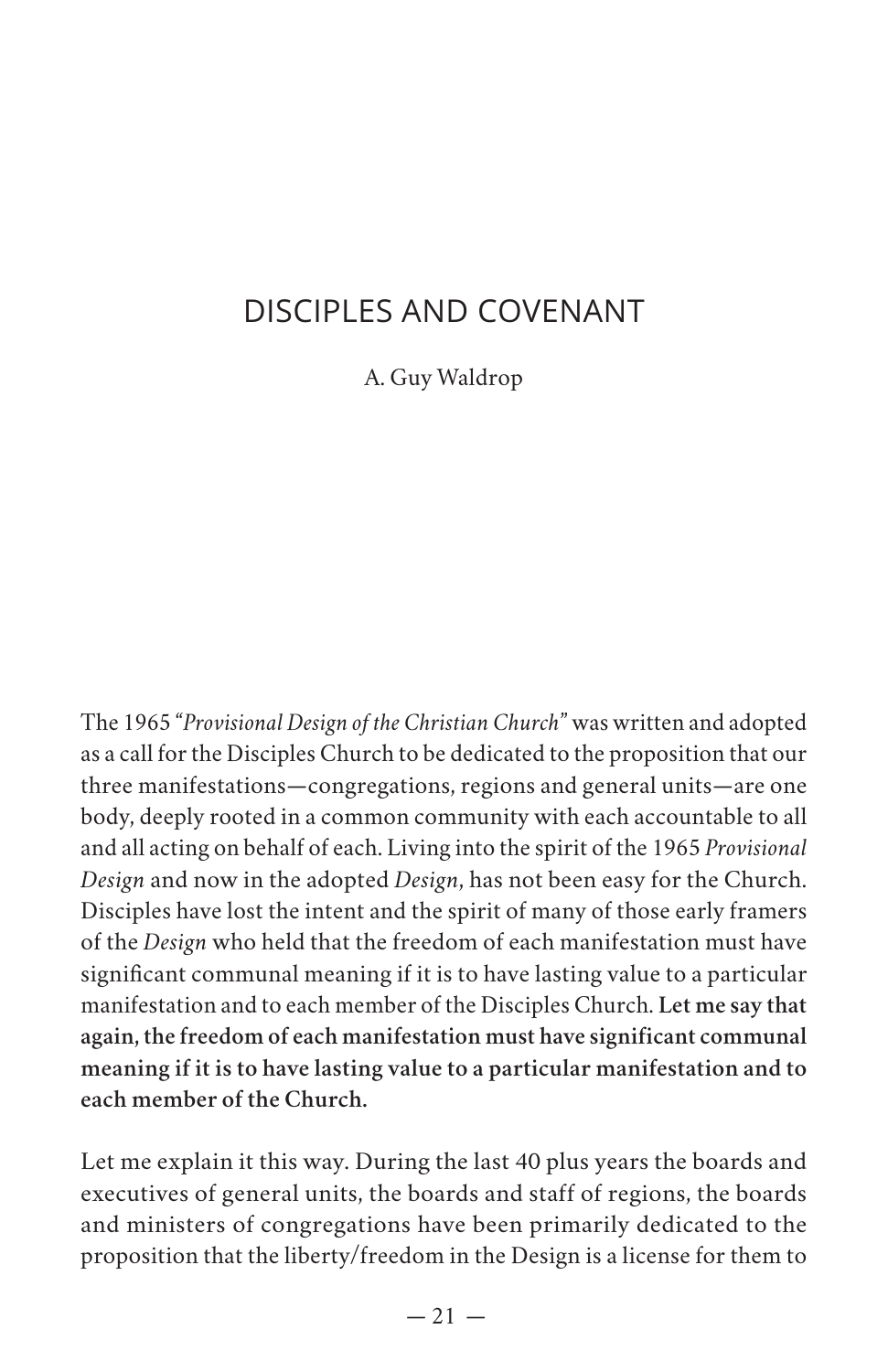act independently. They, these boards and their senior staff, think that they must be independent of one another in order to reflect the values of our Free Church tradition as defined in the *Design*. Therefore, each manifestation exercises its freedom by making private choices. Moreover, each part of each manifestation makes choices with little or no regard, concern or interaction with the other and what is in the best interest of advancing the whole. Each manifestation has pursued its own dreams and even used the *Design* as a "dodge-ball" to throw at others when there is disagreement.

Like the prevailing culture, Disciples are obsessed with individualism, focused on personal survival and institutional autonomy. Our obsession with this type of institutional survival rather than being in conversation with our members, the people in our various communities outside the church, and taking time to listen to the non-church citizens, has led us to the tipping point of irrelevance and to the brink of declining beyond recovery.

Many who are on the church's payroll seem to be just holding on to "their claim" and managing "their shop" until there is no more gold to pan in that stream or until they can tap their retirement income. Who is looking at the horizon and creatively thinking and planning and working to build up this part of the body of Christ rather than blaming the culture or fundamentalism for our decline? Who is in conversation/dialogue with the "none's", the intellectuals, the scholars, the homeless, the old folks and the children and the over worked mothers and unemployed and underemployed dads? Who is working to enrich our democratic heritage in the U. S. and around the world offering an alternative to the divisive voices in government?

*What Disciples have lost in our stampede to autonomy—our autonomous congregations, autonomous regions, and our autonomous general units is the spirit of our Design and the meaning of our Covenant.*

What Disciples have lost in our stampede to autonomy—our autonomous congregations, autonomous regions, and our autonomous general units is the spirit of our *Design* and the meaning of our Covenant. In essence we have lost our "freedom" as a Church with a message and a voice in the world of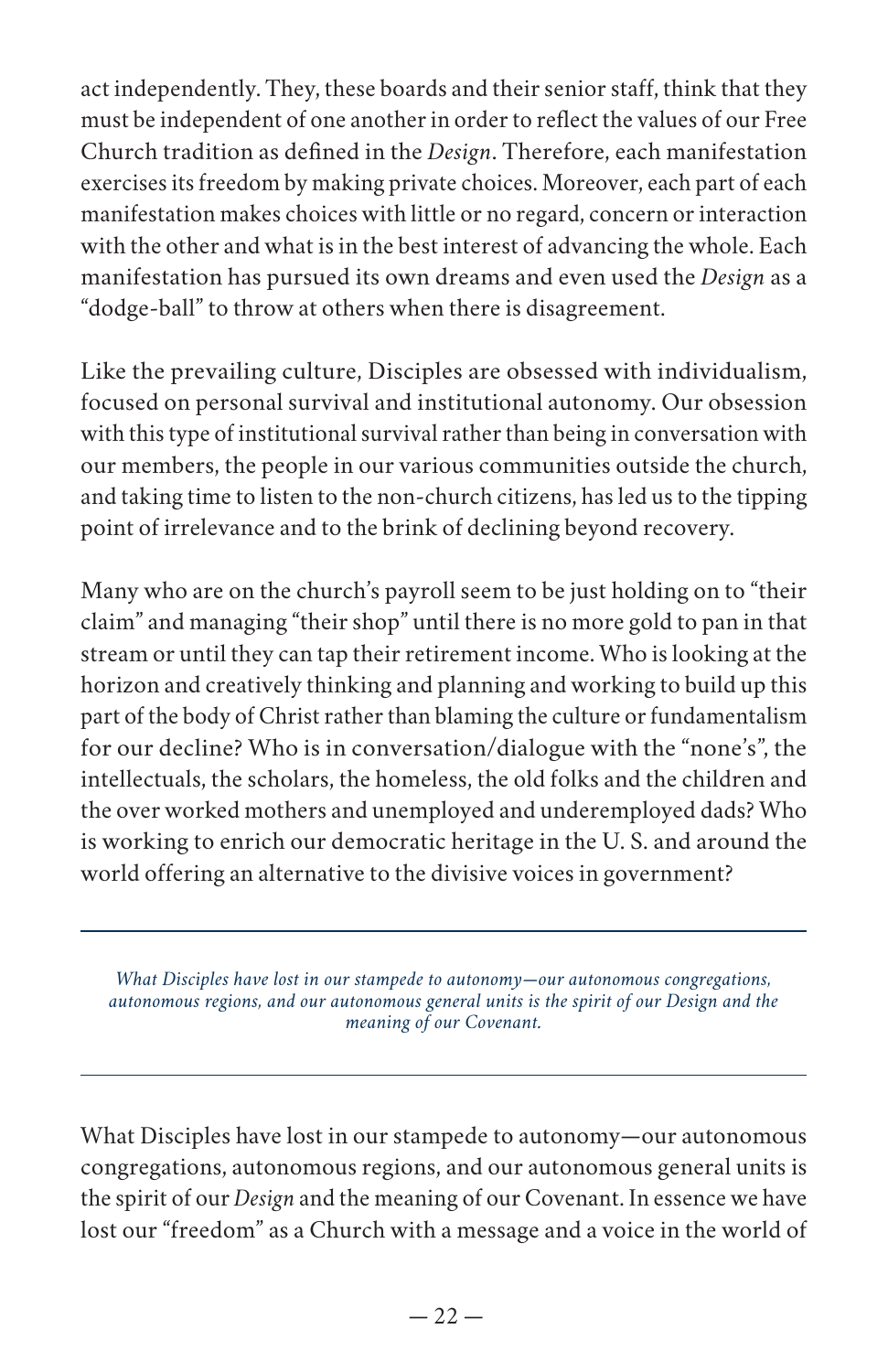competing messages. We have lost our "freedom" to be relevant to people who are searching for meaning, purpose, and belonging.

The *Design* that was written to bind us to one another must now be reinterpreted as a covenantal and communal document calling each manifestation (and all its separate parts) to understand that our individual freedom as a church is bases on our commitment to act in the best interest of all and to be accountable to one another.

Instead of living into the spirit of the *Design* and finding our freedom in accountable relationships, we have trivialized the *Design*, misrepresented the meaning of Covenant and confused our members and the world with our message. We have erected silos around the institutions that carry our Disciples name. In practice we are no different from the capitalistic economic systems and the divisive political culture God calls us to redeem.

It is true that we, Disciples, were born out of powerful 19th century religious structures that were both authoritarian and divisive. The Christian practices imported to North America by immigrants from Europe and imposed by autocratic church authorities did not set well in this young nation struggling to determine its own future and separate itself from political and religious tyrants. In that setting human rights and individual liberty were necessary weapons to deploy against oppression.

*Disciples have difficulty in living together in the new "freedom" of the Design, practicing what it means to be a faith community, a church in covenant, where the whole of our church defines the character and freedom of each manifestation.* 

Therefore, it is no wonder that Disciples have difficulty converting, transforming, liberal rights used to set us free from the tyranny of "Presbyterian Elders" to living together in the new "freedom" of the *Design*, practicing what it means to be a faith community, a church in covenant, where the whole of our church defines the character and freedom of each manifestation. Today, it is easy for any part of our church to act on its own based on a majority or the vote of the board representing that part. We see it all the time. But it is rare to hear the voices of unity rising above the noise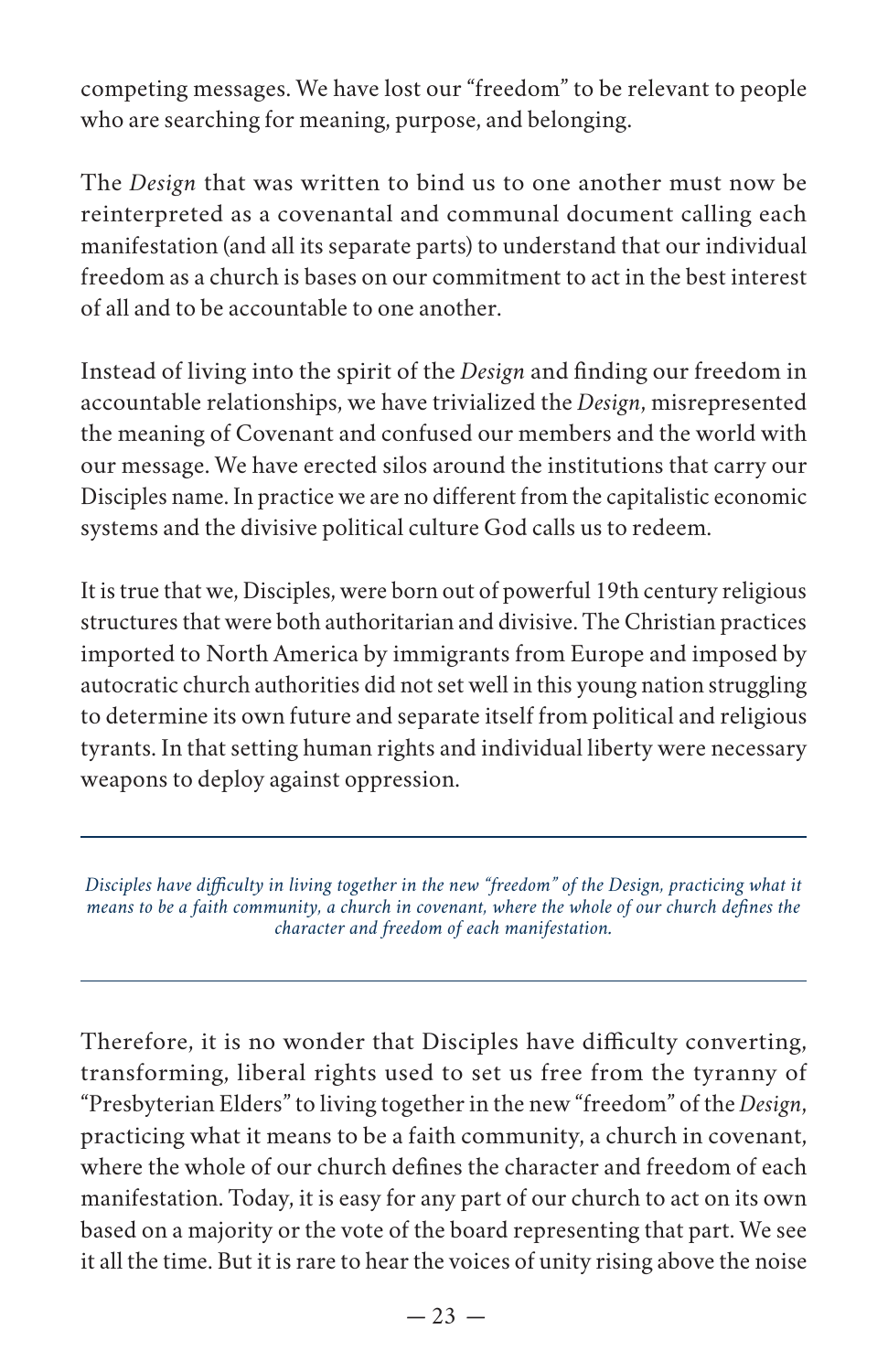of division. It is not easy for most to define how being a part of the whole enriches and give freedom to their little part of the church. (I do think that, now, some of our Disciples related college get it better than some of the other parts of the Disciples church.)

In general our failure to understand our freedom and our Free Church tradition in this way is an assault on our *Design* and the meaning of covenant and even what it means to be Church.

*Disciples have enslaved the soul of the church to the point that the church has difficulty speaking prophetically to our nation about what it means to be free to act in the best interest of the whole.* 

Political or religious tyrants outside the structures of the church no longer challenge Disciples. That day is past history. Rather, we are challenged by how we as a church reinterpret and live the meaning of our "church freedom" in a society that reduces freedom to no more than the personal whelm to purchase something off the shelf at Walmart. In short Disciples have freed our own structures to do as they want—our congregations, regions and each general unit. Disciples have enslaved the soul of the church to the point that the church has difficulty speaking prophetically to our nation about what it means to be free to act in the best interest of the whole.

Freedom is most often interpreted as freedom from, negative freedom, both in the church and in society. Disciples need to define freedom as a positive not a negative. For example, Disciples let the words, "no creed but Christ" easily and negatively slip off the tongue. But let someone ask, "What do Disciples believe?" and most Disciples rattle off a list of what they do not believe—negative. Disciples usually do not explain positively that the historic creeds of the Church are teaching documents to be studied and interpreted in their historical context and are uniting symbols linking us to Christians of all time and all places. Instead, we invite people to pick and choose their theology and practices like they are selecting an automobile.

The liberty that is in the spirit of the Design is a positive and must be communal and holistic rather than individual and personal. The various manifestations of the Church must become more than a gathering of tribes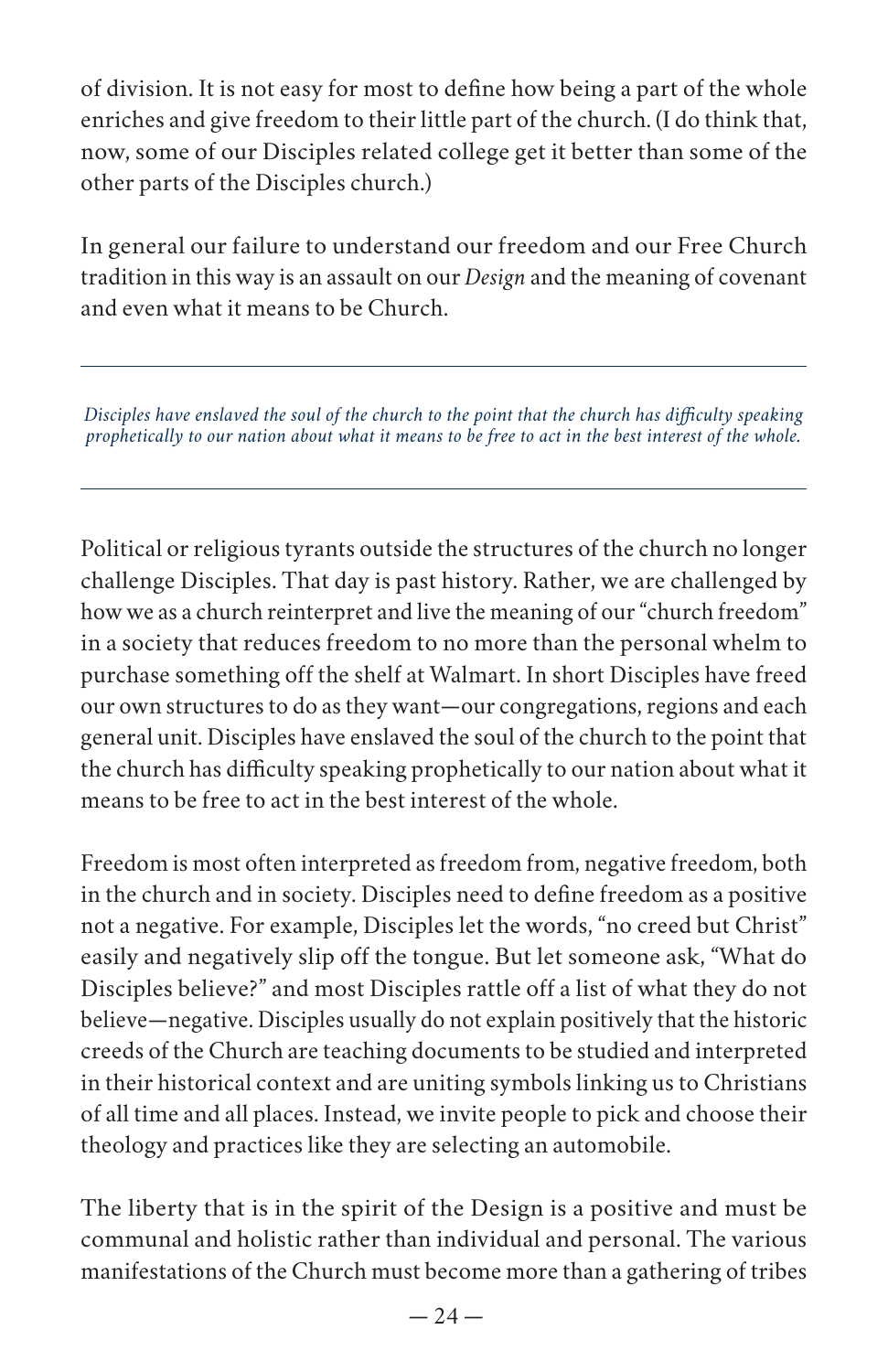competing for dollars from a shrinking membership. Our congregations, regions and general unites are asking the wrong questions when they ask, "What does our little part of the church WANT from the church?" The more important question is, "What does the Disciples Church (whole church) NEED to be a vital part of the body of Christ?" "What does the Disciples Church NEED to be a faithful and relevant voice redeeming the world?" That is the conversation Disciples need to have instead of looking for a quick fix with technology or a program imported from another church tradition.

*The liberty that is in the spirit of the Design is a positive and must be communal and holistic rather than individual and personal. ... Overtime, we have lost this practice of what it means to be a free church bound together in Covenant.*

Until we acquire the will and the courage to move in that direction, we will continue to function, dysfunctionally, as isolated entities. Living in a convent relationship where freedom is communal rather that private is a learned skill. It is a Christian practice that is in the spirit of the *Design*. Overtime, we have lost this practice of what it means to be a free church bound together in Covenant.

In the absence of people who do not teach and practice how to live in community, in convenient, the Design of the Christian Church (Disciples of Christ) is just a piece of paper.

As long as there were enough members and money, Disciples could survive with autonomous institutions being compulsive about "wants." That day is over and has been over for sometime. Now, Disciples have to ask, "What are the real NEEDS of the church and the world for today and tomorrow?" "How do we live into the spirit of the Design of the Christian Church (Disciples of Christ) as a people in Covenant with God bound to one another?" We will never begin to ask the "needs" question until we turn loose of the "wants." No outside force makes Disciples hold on to "I want" for my congregation, my region, my unit. Disciples are free; Disciples have authentic freedom in the *Design*; Disciples have the liberty; Disciples have been liberated not only by the grace of God but by the Constitution of the United States, to turn loose of "meism," the idol of individualism, the attitude of selfishness,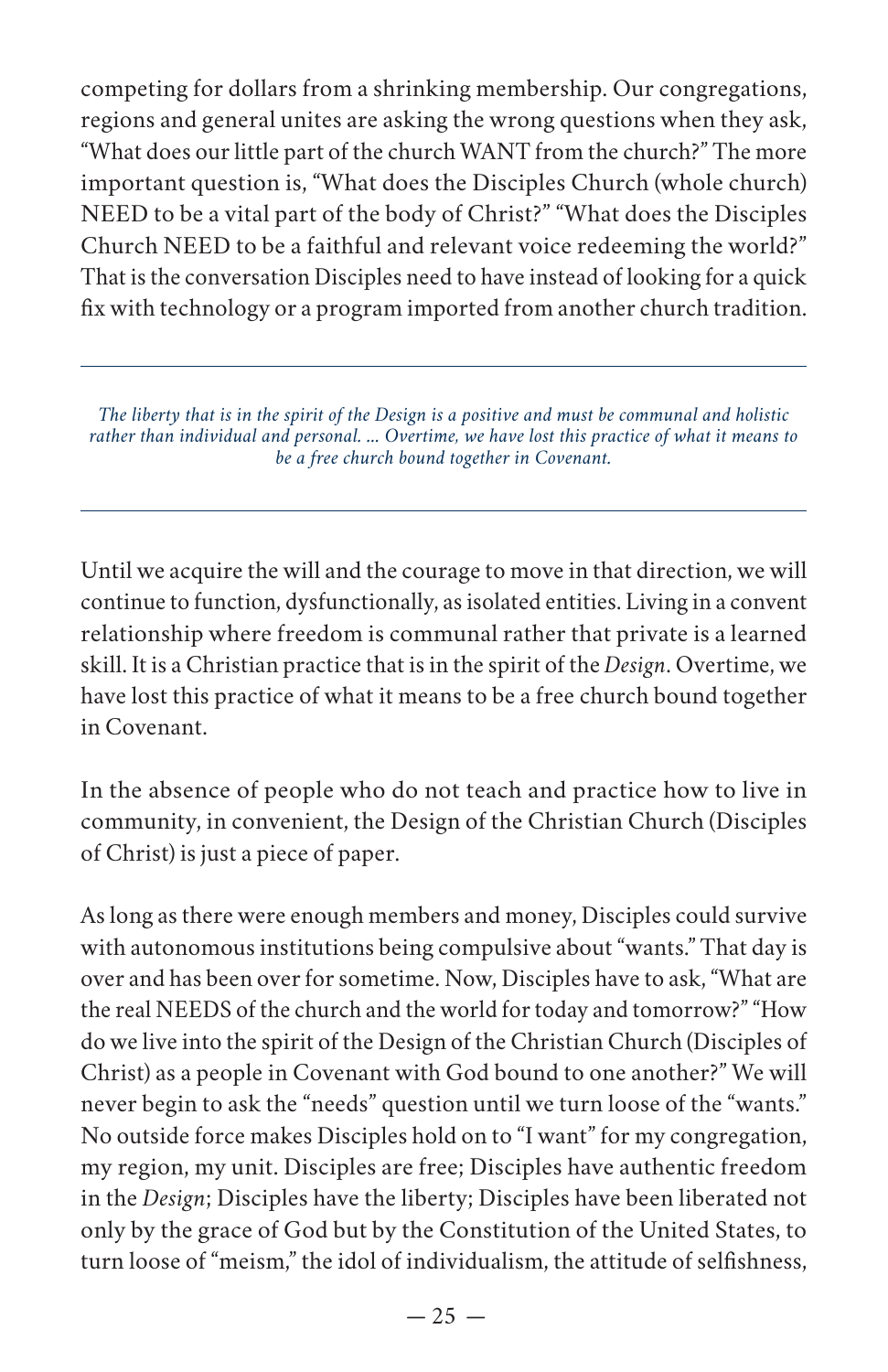and the dysfunction of unaccountable autonomy. There is no authoritative outside force restraining the Disciples Church. What restrains Disciples is the lack of will to exercise the freedom to live into the spirit of the Design and the Good News of the Gospel.

All the choice we make, one by one individually, one by one congregationally, one by one regionally, one by one general unitely, cause us to suffer together as a whole church. It only seems rational and practical and most of all faithful, that if we suffer together anyway, we should make our choices together in conversation, collaborating with one another about what Disciples NEED collectively, rather than being driven by "I Want."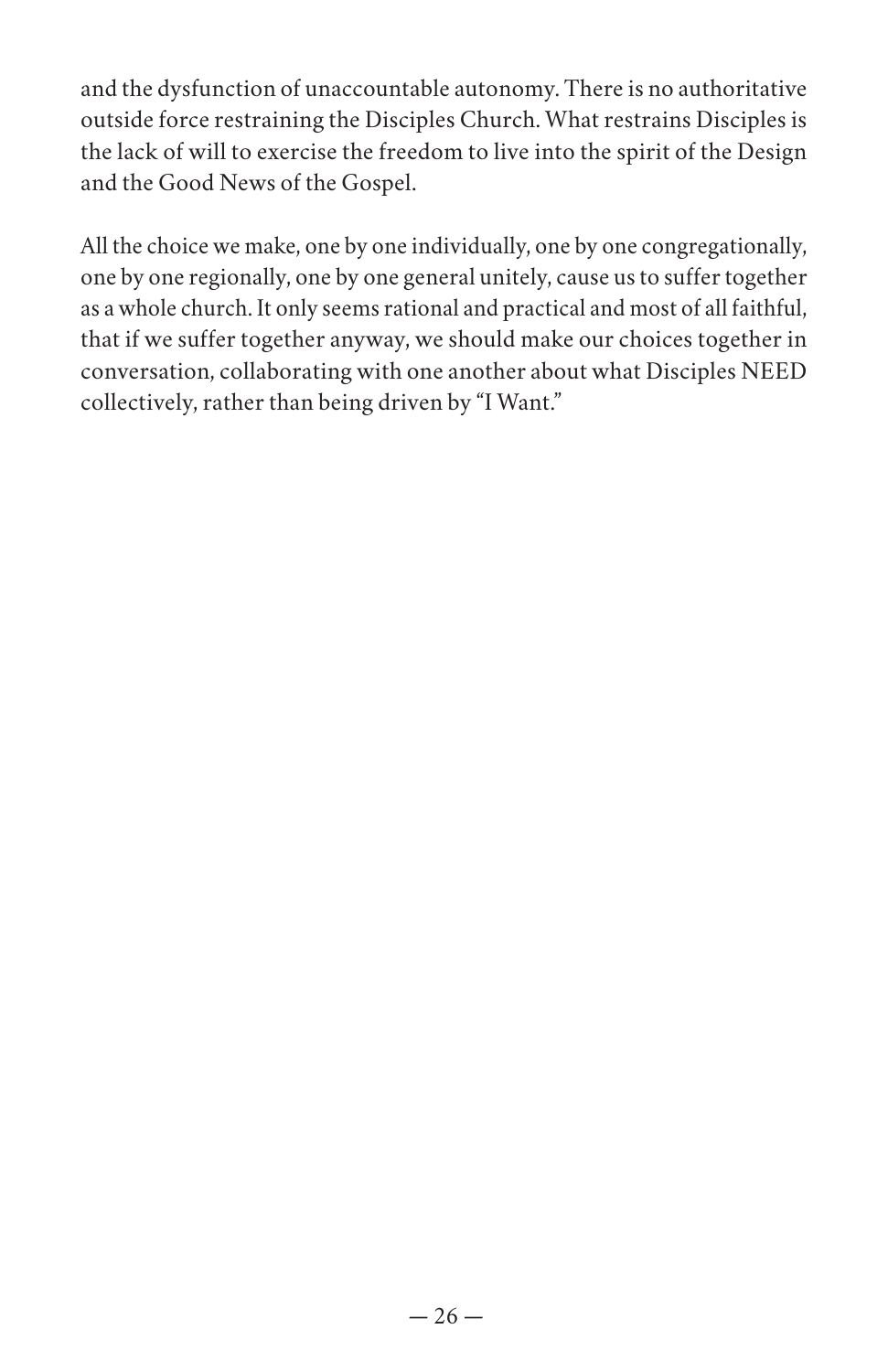*This page intentionally left blank.*

 $-27-$